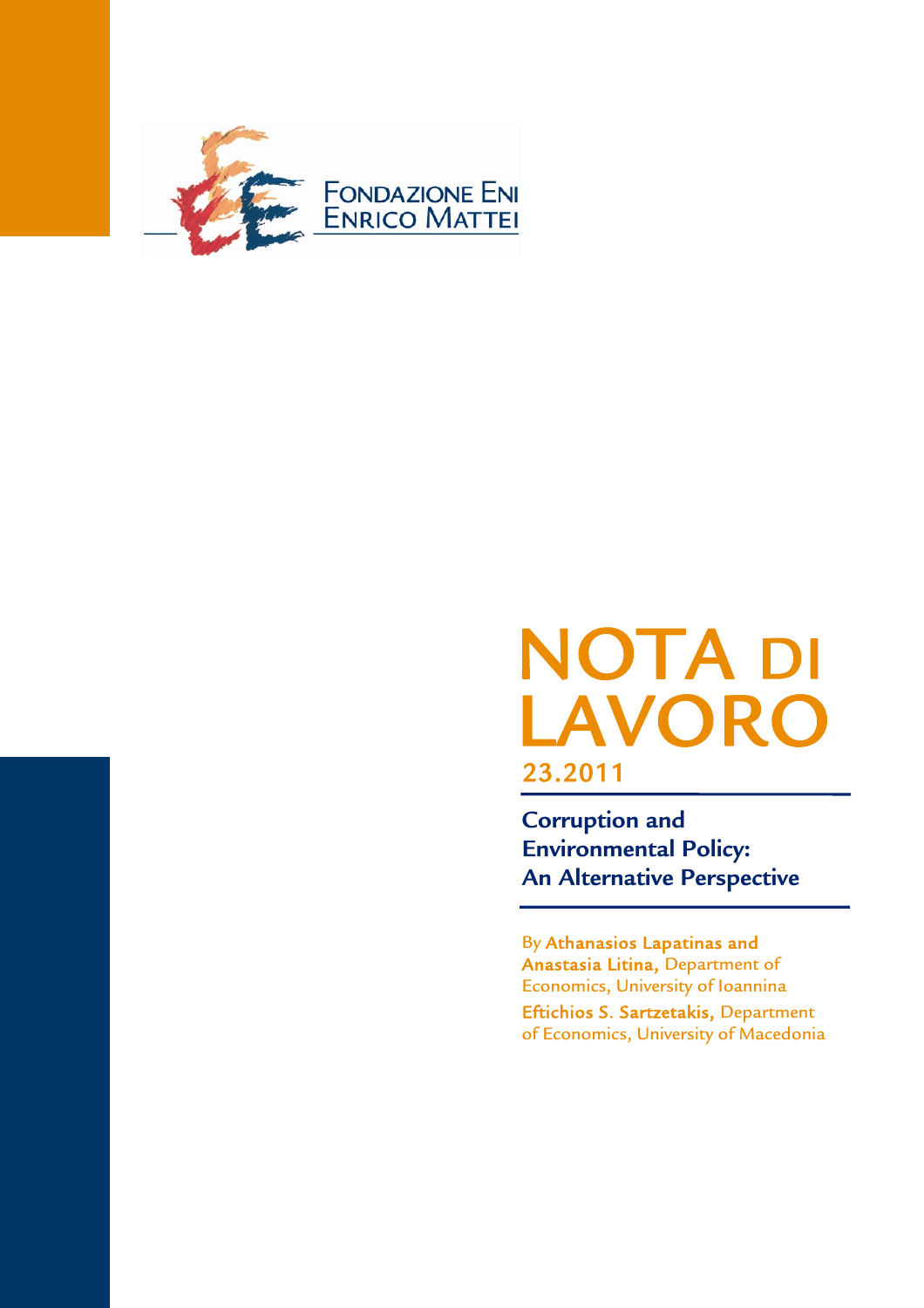# SUSTAINABLE DEVELOPMENT Series **Editor: Carlo Carraro**

# **Corruption and Environmental Policy: An Alternative Perspective**

By Athanasios Lapatinas and Anastasia Litina, Department of Economics, University of Ioannina Eftichios S. Sartzetakis, Department of Economics, University of Macedonia

### **Summary**

We construct an overlapping generations model in which agents live through two periods; childhood and adulthood. Each agent makes choices only as an adult, based on her utility that depends on her own consumption and the human capital and environmental quality endowed to her offspring. Entering adulthood, agents choose randomly between two occupations: citizens and politicians. Citizens are the only producers of a single good and choose the proportion of their income to declare to the tax authorities. Politicians decide upon the allocation of the tax revenue between environmental protection and education activities, taking as given the rates of peculation in each activity. In this context, two selffulfilling stable equilibria can emerge, one associated with high and another with low corruption. Corrupted politicians induce high levels of tax evasion, reducing total public funds and thus environmental protection activities. This result is in accordance with existing empirical evidence and implies that environmental policies may fail in corrupt countries where they are used as means of supporting rent seeking activities instead of protecting the environment. A higher level political authority could intervene and force the low corruption equilibrium by choosing the appropriate tax rate and, through institutional changes, the rates of peculation.

**Keywords**: Corruption, Environmental Policy

**JEL Classification:** H2, H26, H3, Q56, Q58

*We would like to thank Theodore Palivos for insightful comments.* 

### *Address for correspondence:*

Eftichios Sartzetakis Department of Economics University of Macedonia 156 Egnatia Street Thessaloniki 54006 **Greece** E-mail: esartz@uom.gr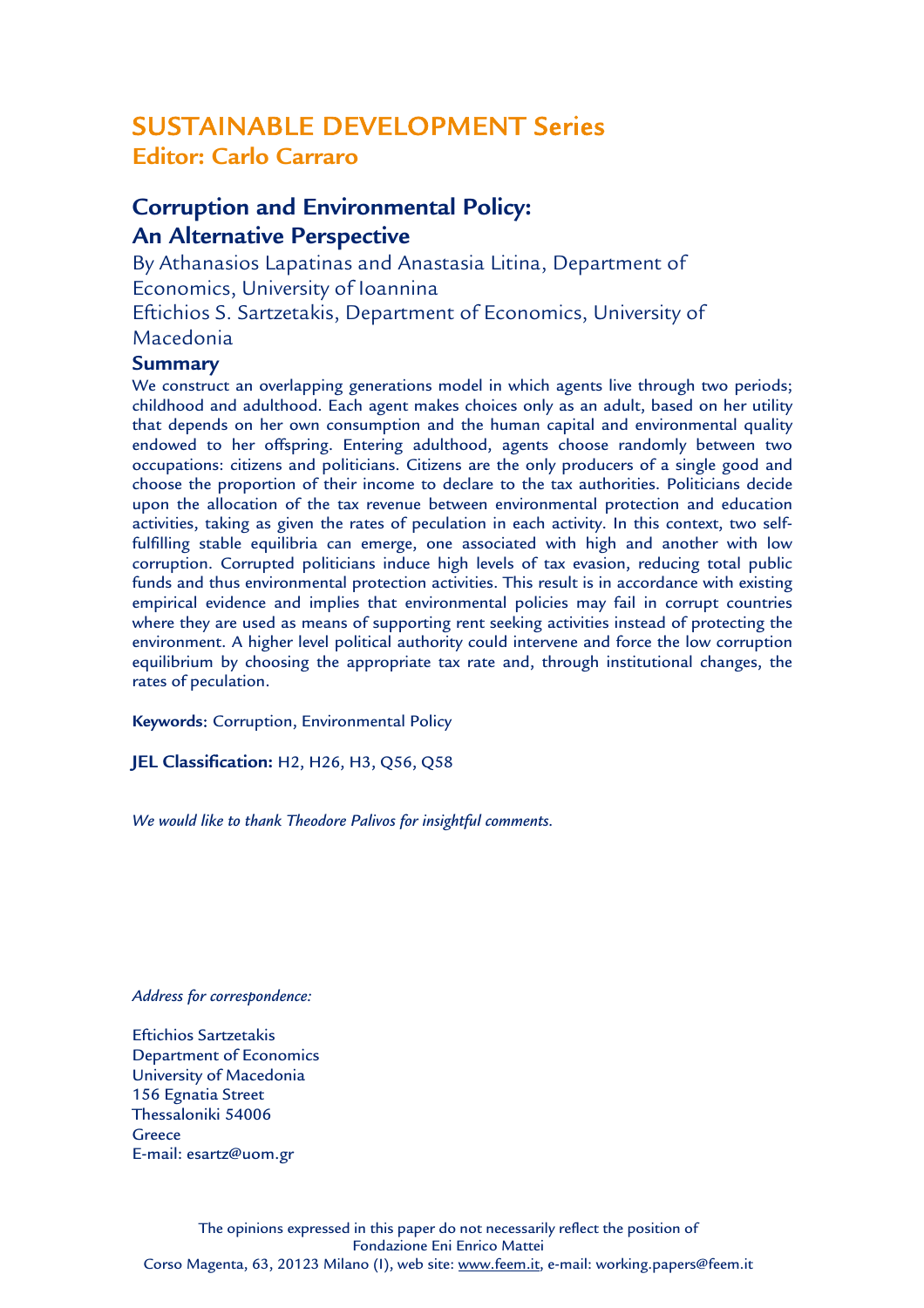# Corruption and environmental policy: An alternative perspective <sup>∗</sup>

Athanasios Lapatinas Anastasia Litina

Department of Economics, University of Ioannina Eftichios S. Sartzetakis† Department of Economics, University of Macedonia

#### Abstract

We construct an overlapping generations model in which agents live through two periods; childhood and adulthood. Each agent makes choices only as an adult, based on her utility that depends on her own consumption and the human capital and environmental quality endowed to her offspring. Entering adulthood, agents choose randomly between two occupations: citizens and politicians. Citizens are the only producers of a single good and choose the proportion of their income to declare to the tax authorities. Politicians decide upon the allocation of the tax revenue between environmental protection and education activities, taking as given the rates of peculation in each activity. In this context, two self-fulfilling stable equilibria can emerge, one associated with high and another with low corruption. Corrupted politicians induce high levels of tax evasion, reducing total public funds and thus environmental protection activities. This result is in accordance with existing empirical evidence and implies that environmental policies may fail in corrupt countries where they are used as means of supporting rent seeking activities instead of protecting the environment. A higher level political authority could intervene and force the low corruption equilibrium by choosing the appropriate tax rate and, through institutional changes, the rates of peculation.

JEL codes: H2, H26, H3, Q56, Q58

<sup>∗</sup>We would like to thank Theodore Palivos for insightful comments.

<sup>†</sup>Corresponding author: Eftichios Sartzetakis, Department of Economics, University of Macedonia, 156 Egnatia Street, Thessaloniki 54006, Greece. E-mail: esartz@uom.gr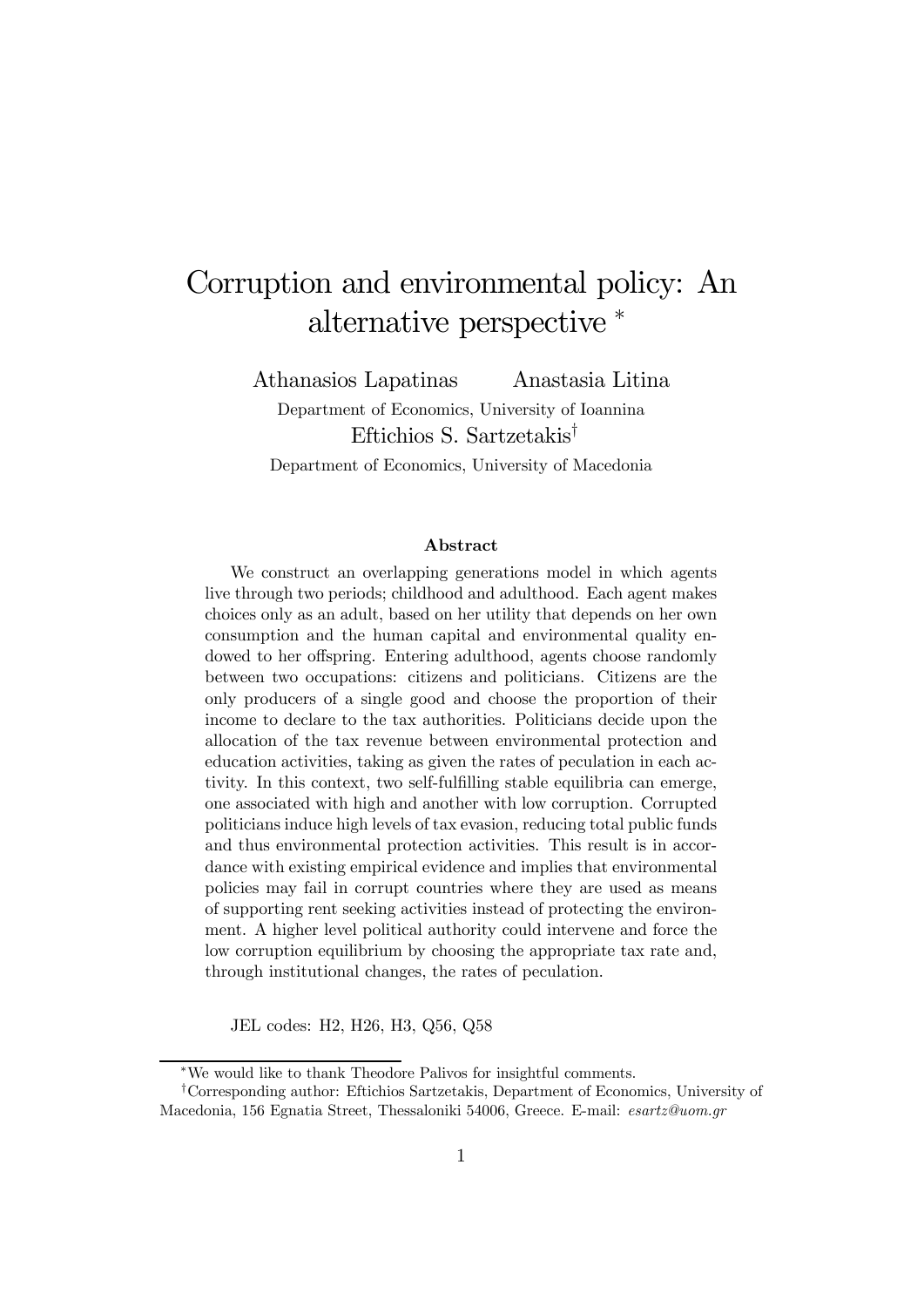# 1 Introduction

Corruption in its various forms is a long-lasting phenomenon prevalent in most contemporary societies. There are abundant examples not only in developing countries such as China, India, and Philippines and in transition economies such as Russia, but also in developed countries.<sup>1</sup> Its detrimental effects have been extensively analyzed, covering a wide range of social and economic aspects. Corruption has been studied extensively by many social scientists including political scientists, sociologists, anthropologists and law scholars. A few economists have contributed to the study of corruption in the past but more recently this research area is attracting growing interest.2 A number of different analytic approaches to corruption have been developed examining among other issues, the degree of benevolence of the policy maker, the role of institutions in determining the level of corruption and the effect of corruption on growth.

An interesting question arises with regards to the relationship between corruption and tax evasion. The literature indicates that corruption has a significant negative impact on the levels of tax revenue, that is, corruption of politicians significantly erodes the tax base and corrodes the morale of tax payers.3 The effect of taxation and tax revenues on corruption although less clear, is evident since, for example, a higher tax rate can potentially induce more corruption. Furthermore, a higher level of tax evasion could induce a higher level of corruption, as politicians attempt to keep their rents high.

Another important empirical finding is that the level of corruption depends on the activity that the politicians choose to finance. For some types of public spending embezzlement of public funds is easier and/or better concealed relative to other types. Thus, politicians and/or bureaucrats prefer to shift resources to areas in which a higher rate of embezzlement is possible, such as high-technology goods produced in oligopolistic markets. Studies

<sup>&</sup>lt;sup>1</sup>Extensive documentation of instances of corruption can be found in the four volumes of "The Politics of Corruption", edited by Robert Williams and other co-editors.

 $2^2$ For a recent survey of the economics literature on corruption see Aidt (2003).

<sup>3</sup>Tanzi and Davoodi (2000) investigated the relationship between levels of corruption (measured by corruption perception indices) and GDP in a sample of 97 countries and found that higher corruption is consistent with lower revenues of all types of taxes, especially from income taxes. Litina and Palivos (2010) have analytically explored the relationship between corruption and tax evasion in an economy with a single public good.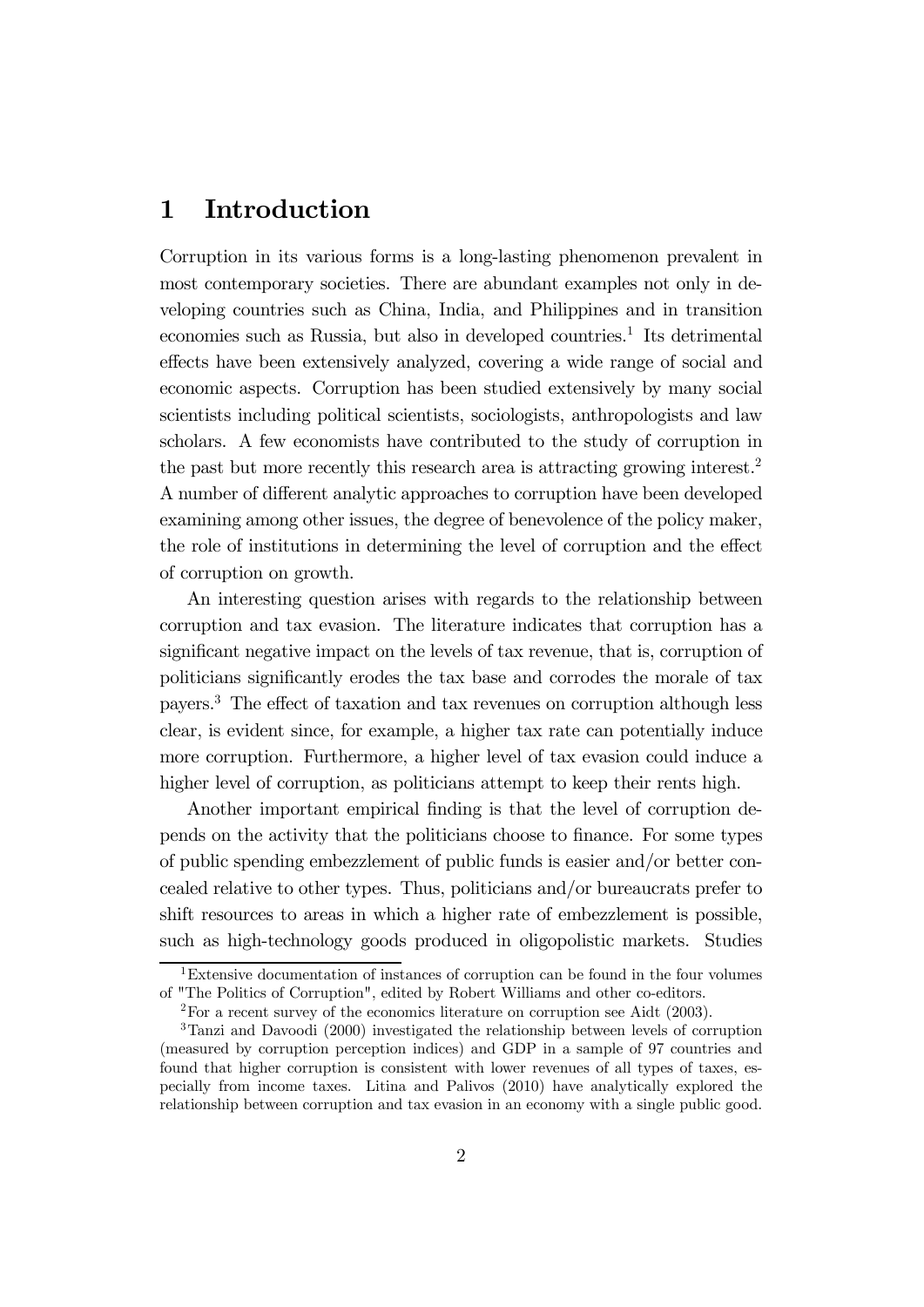have shown that corruption enhances the share of military spending, public services and order, fuel and energy, relative to education.4 Furthermore, Tanzi and Davoodi (2000) show that natural resource abundance is an important determinant of corruption, and Hessami (2010) suggests that the perceived level of corruption increases the share of spending on environmental protection.

In the present paper we examine the interaction between taxpayers and politicians when both have the option to behave in a corrupt manner and the effect that this interaction has on environmental protection. Specifically taxpayers have the option to evade part of their income, while politicians have the option to embezzle part of the tax revenue. The extend of embezzlement on the part of the politicians depends on the allocation between activities. For simplicity we assume only two types of public spending activities: environmental protection / abatement and education. Each activity implies a rent seeking rate that in our model is fixed and exogenous. Which of the two activities involves more rent seeking is open to various criteria, i.e. on whether each activity is human capital intensive, thereby involving transparent expenses, or technology intensive, thereby involving less transparent expenditure.5 For instance if spending on education is associated with teachers' wages while environmental protection involves high technology investment on renewable energy and/or abatement, then environmental protection is considered to be a more rent seeking activity.

What we observe in our model is strategic interactions between the two groups of agents. Whenever taxpayers observe that politicians direct the money to the more rent seeking activity, they react by increasing their evasion rate. On the contrary whenever they observe that the politicians are not corrupt and thus direct more money to the less rent seeking activity, they respond by increasing their compliance rates. Multiple equilibria may arise, one with low compliance rates and extensive rent seeking, and another with high compliance rates and low rent seeking. This interaction that builds a sense of reciprocity between taxpayers and politicians has been reported in the literature.<sup>6</sup> Furthermore, a number of studies have shown that corruption

<sup>4</sup>See for example Gupta et al.(2000), Delavallade (2006) and Mauro (1998).

 ${}^{5}$ See Tanzi and Davoodi (1997) and (2000) and Hessami (2010).

 $6$ For example, Alm, Mc Clelandand, and Schulze (1992) and Alm, Jackson and McKee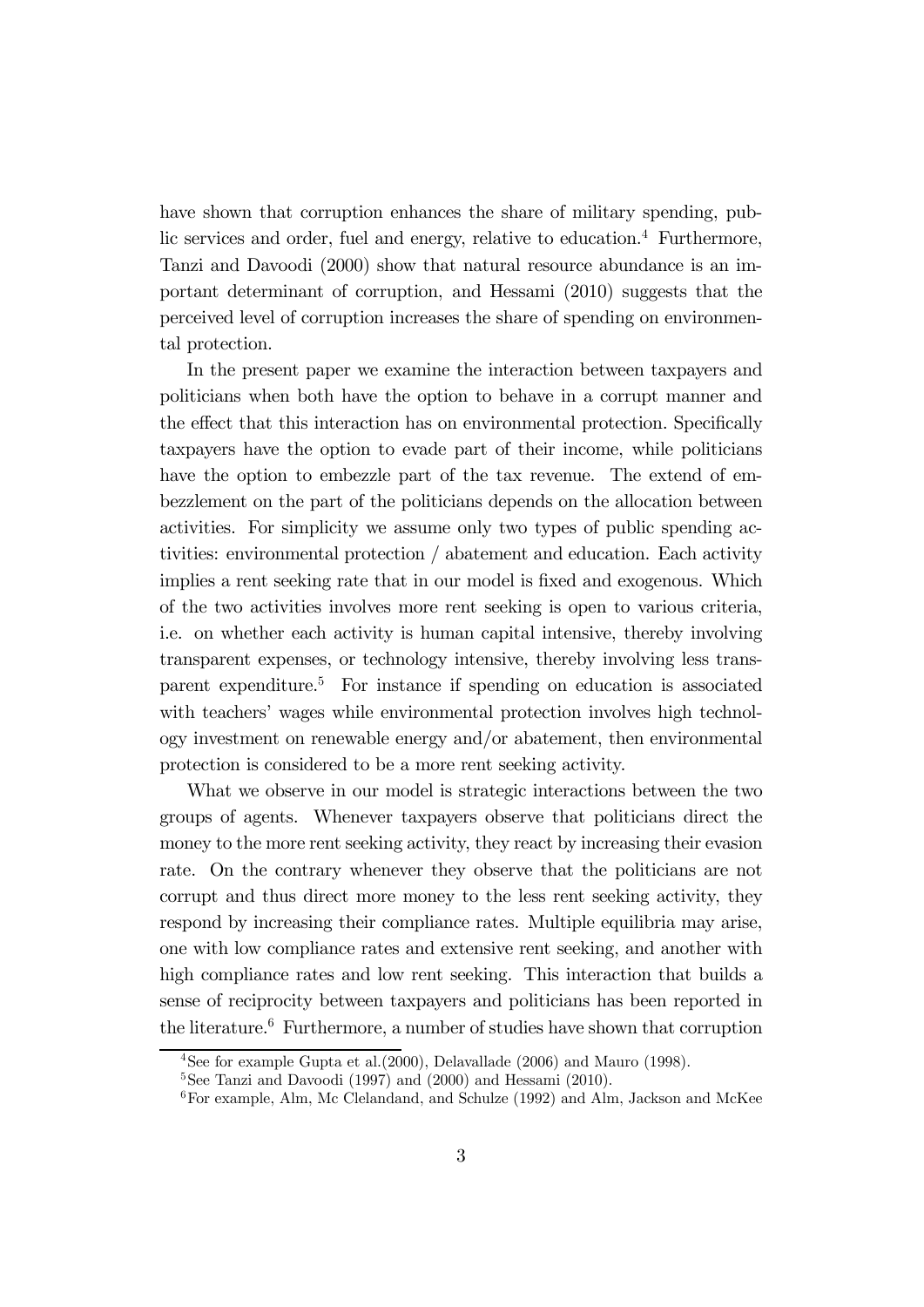seems to be contagious, or as Andvig and Moene (1990) put it "corruption may corrupt". Whenever taxpayers feel that politicians are corrupt or that their burden is not fair compared to others they choose to become more corrupt as well.<sup>7</sup>

With respect to environmental policy our paper yields the following results. If environmental protection involves transparent and effective expenditures, then there is a reciprocal response on the part of the taxpayers who praise politicians by increasing their compliance and consequently the overall tax revenue and thus environmental quality. If on the other hand, environmental protection is primarily a means of raising rents, that is, it involves less transparent expenditure, taxpayers punish politicians by evading more taxes. This reduces total tax revenue and thus public expenditure on environmental protection / abatement, thereby reducing environmental quality.

This result accords well with real world evidence. We often observe corrupt countries choosing, through non-transparent processes, highly specialized abatement policies and/or investment in high technology renewable energy, as a means of increasing the rent seeking rates associated with them. In contrast, in less corrupt countries, more transparent processes are chosen and lower shares of public funds are allocated to the high rent-seeking activities. As a result, corrupt countries often face a lower environmental quality due to reduced overall tax revenue that leads to reduced public spending on environmental protection.

Furthermore, given that two stable equilibria can arise, one associated with high and the other with low corruption, we discuss how a higher level public authority could enforce the low corruption equilibrium by changing the tax level and / or each activity's rate of embezzlement. In our model the politician takes the tax and the embezzlement rates as exogenous and she chooses only the distribution of public funds between the two activities. In this sense, she is a lower level politician, that is, a bureaucrat. If the bureaucrat is corrupt but the higher level politician is not, the latter can

<sup>(1992)</sup> report that the introduction of a public good in exchange for the taxes paid increases compliance rates.

<sup>7</sup>Spicer and Becker (1980) and Fortin, Lacroix and Villeval (2006) conducted lab experiments and found that taxpayers tend to evade more taxes if they believe that their tax burden is not fair. Scholtz and Lubell (1998) have conducted a survey study and have found that the higher the trust in government the lower the likelihood of non-compliance.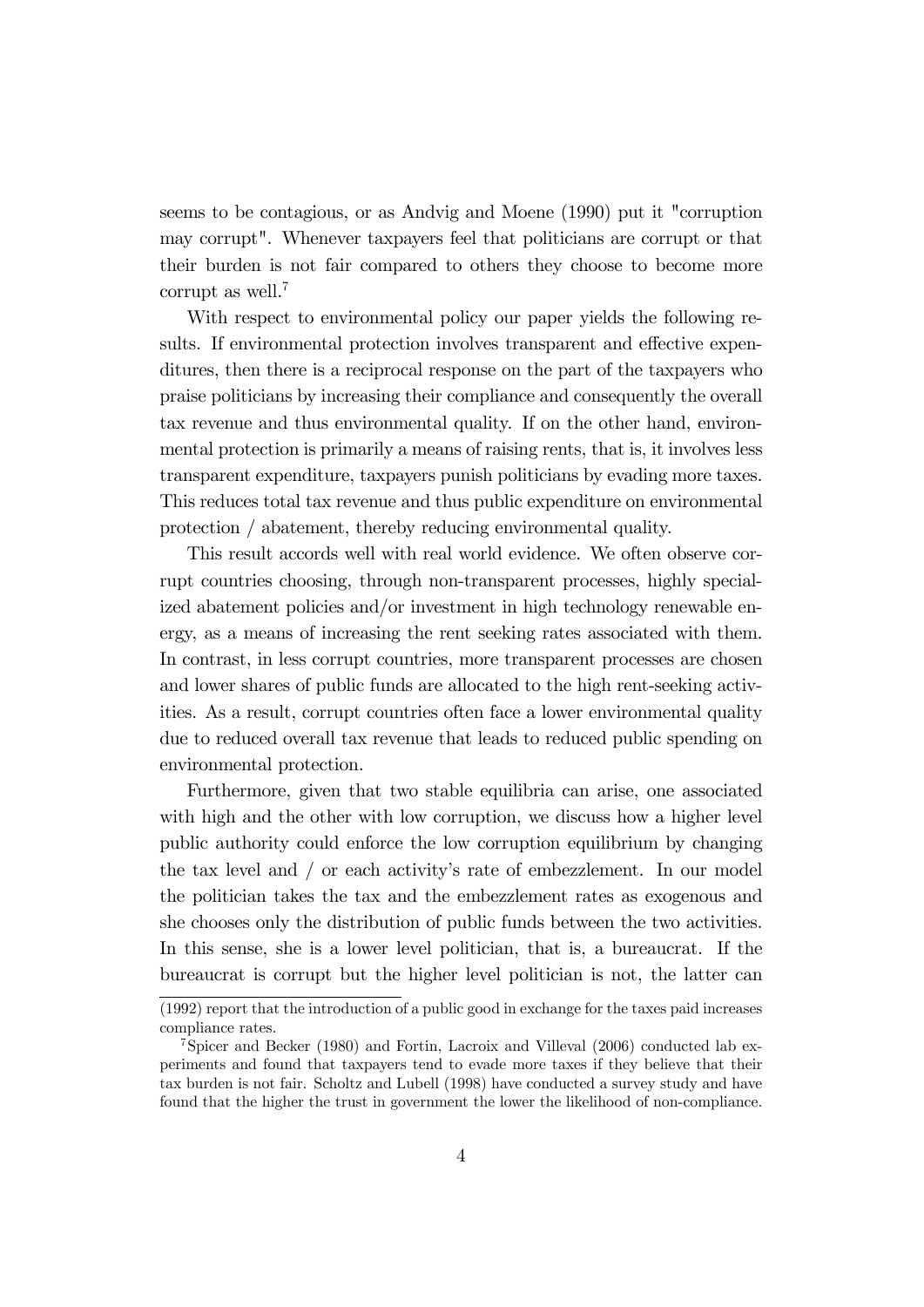influence the level of corruption by selecting the appropriate levels of tax and/or the embezzlement rates.

Although the economic literature on environmental policy and corruption is limited, there are some important contributions. Two strands of literature have been developed attempting to analyze this topic. The first strand focuses on the interaction between corruption and natural resources, for which a negative relationship has been shown.8 The channel through which this negative effect occurs is that natural resources enhance rent seeking activities and therefore may lower economic performance.<sup>9</sup> Some recent papers examine the effect of institutions on the interaction between corruption and natural resources. Mehlum et al. (2006) claim that natural resources can enhance economic growth if institutions are producer friendly and vice versa. Hodler (2006) relates ethnically fractionalized societies with natural resources and poor institutions, Collier and Hoeffler (2009) examine the effect of democracy on growth on societies with rich natural resources, while Bhattacharyya and Hodler (2010) demonstrate that natural resources can feed corruption and examine how this effect depends on the quality of democratic institutions.

The second strand abstracts from natural resources and mainly focuses on environmental policy. This literature is rather limited and focuses on the effect that bureaucracy has on environmental policy. Pashigian (1985) explains how locational competition among regions with different growth rates affects the stringency of regulations in these regions. Cropper et al. (1992) and Helland (1998) report the effect of environmental interests, of political and budget considerations on US Environmental Protection Agency (US EPA) regulations. Lopez and Mitra (2000) examine the effect of corruption and rent seeking on the relationship between pollution and growth and on the shape of the environmental Kuznets curve, while Fredriksson and Millimet (2000) and Fredriksson et al. (2003) examine the effect of corruption and rent seeking on US FDI, on the pollution haven hypothesis and on environmental policy stringency.

The present paper complements existing literature by giving an account

<sup>8</sup>See for example Leite and Widemann (2002), Sala-i-Martin and Subramanian (2003) and Isham et al. (2005).

<sup>&</sup>lt;sup>9</sup>See Lane and Tornell (1996), Tornell and Lane (1999), Baland and Francois (2000) and Torvik (2002).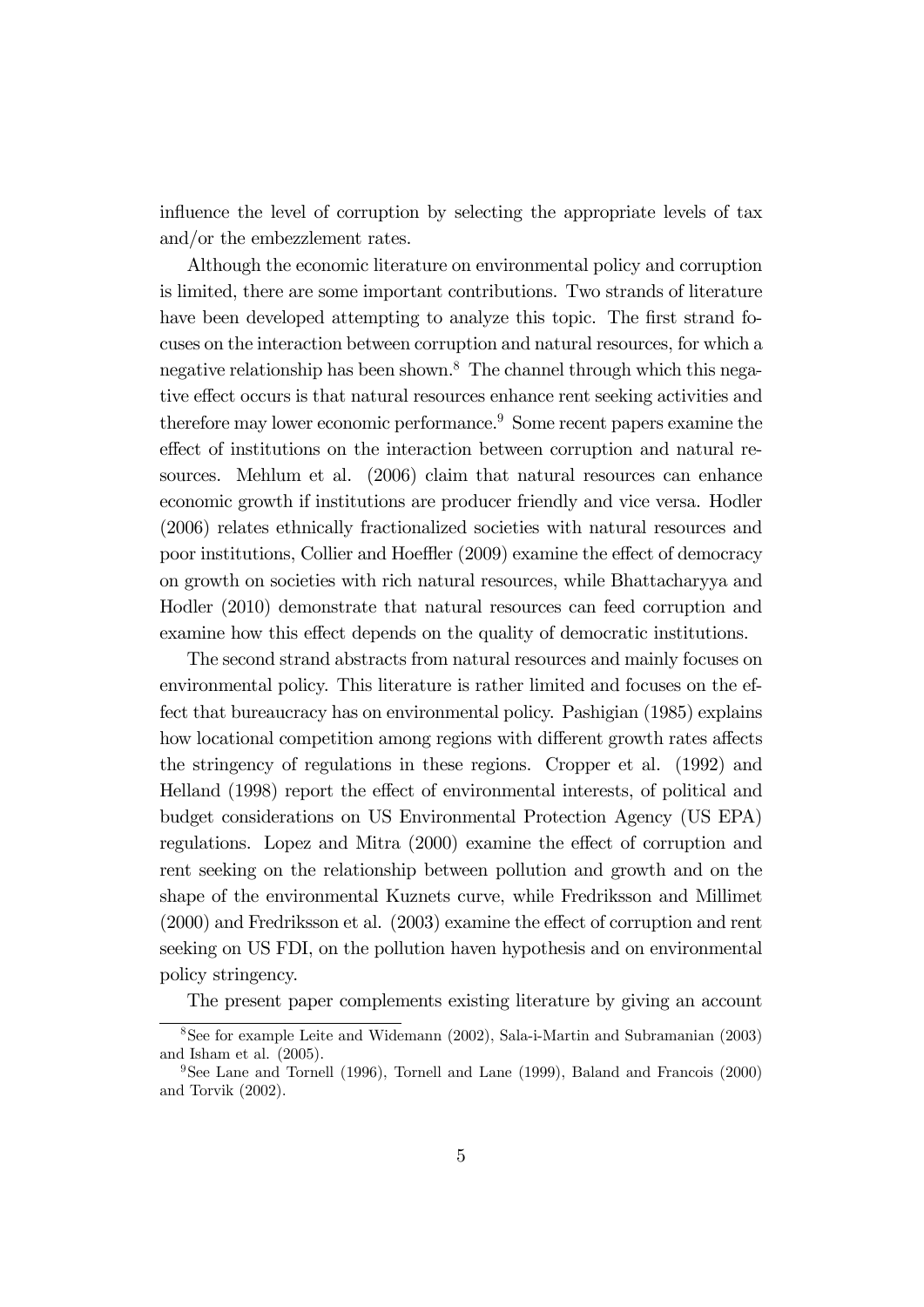of how the formation of public funds between environmental protection and education is affected by the interaction between citizens and politicians. Once the allocation of budget has been decided, other forms of corruption, namely lobbying activities, could come into play aiming at affecting environmental stringency. At the same time, these activities and the prospect of rent seeking feed back into our model affecting the decisions of tax payer.

Section 2 of the paper introduces the benchmark model. We resort to a simple framework that allow us to obtain analytical results and discuss the intuition regarding the interaction between taxpayers and politicians. More realistic assumptions are introduced in Section 3. These assumptions increase the complexity of our model and for this reason we resort to numerical solution, which is illustrated Section 4. We prove that the main results of the benchmark model hold in the more realistic framework. Section 5 concludes the paper.

## 2 The benchmark model

### 2.1 The economy

We assume an overlapping generations' economy producing a single good. In each period  $t$  a generation of individuals of measure one is born. Each individual has a single parent and lives through two periods: childhood and adulthood. In the first period of their lives, young agents enter the public education system where they acquire human capital. Following the literature<sup>10</sup> we assume that the learning technology is given by

$$
h_t = vH_{t-1} + AE_{t-1} \t\t(1)
$$

where t denotes time,  $h_t$  the level of human capital acquired by an individual born at  $t-1$ ,  $H_{t-1}$  the average stock of human capital at time  $t-1$  and  $E_{t-1}$  the public spending on education in the same period. According to this human capital accumulation process, a young agent born in period  $t-1$ , can pick up a fraction  $v \in [0, 1]$  of the existing (average) level of human capital  $H_{t-1}$  without any cost, simply by observing what the previous generation

 $10$ See for example De Gregorio and Kim (2000) and Ceroni (2001).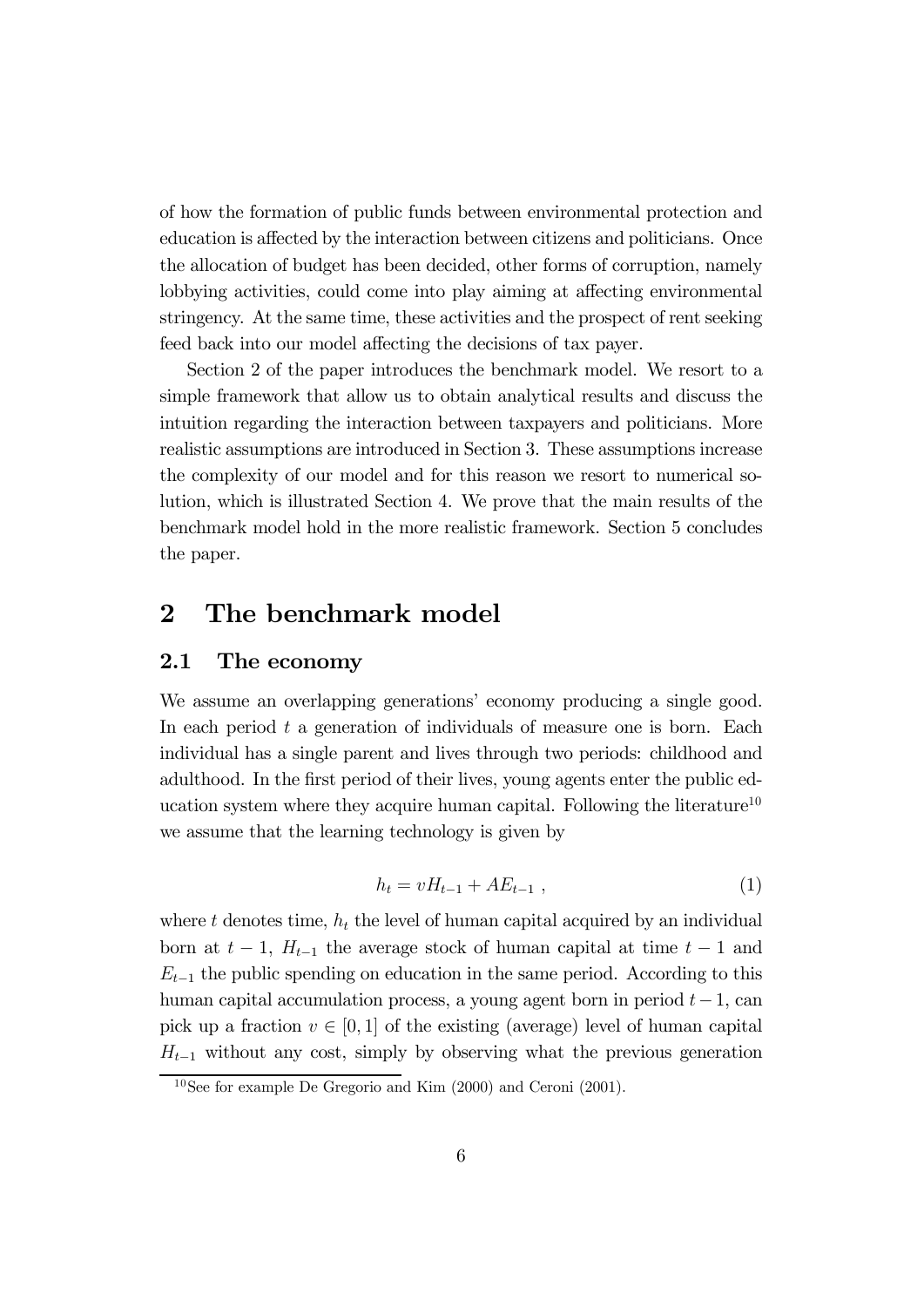does.11 The enhancement of an agent's human capital even further is possible only with the use of resources. In this paper we consider only public education and hence the level of public spending enters the learning technology. The parameter  $A > 0$  measures the efficiency of the public education system.

For simplicity, we assume that young agents do not make any decisions. Even their consumption is included into their parents' consumption. In the second period of their lives, adult agents decide their consumption level, which also includes their offsprings' consumption. Adult agents also care about their offsprings' future prospects, social status and well being. We formalize their concerns by assuming that adult agents' utility depends on the level of human capital and the quality of environment they hand over to the next generation.<sup>12</sup> Formally, individuals born at  $t-1$ , during their adulthood, at period  $t$ , maximize the following utility function,

$$
u_t = c_t (h_{t+1} + Q_{t+1}), \qquad (2)
$$

where  $c_t$  denotes adults' levels of consumption,  $h_{t+1}$  their offspring's human capital and  $Q_{t+1}$ the environmental quality enjoyed by their offsprings.<sup>13</sup> Note that the presence of the offspring's human capital level and environmental quality in parental utility function results in an agent's vested interest in public education and public abatement. For simplicity we assume that the marginal utility adults derive from improving their offsprings' human capital and environmental quality is the same between the two activities.

Environmental quality is given by

$$
Q_t = Q_0 H_{t-1} - \psi H_{t-1} + \beta \Pi_{t-1}, \quad Q_0 > \psi , \qquad (3)
$$

where  $Q_0$  denotes the initial state of environmental quality and  $\psi$  and  $\beta$  are technological parameters denoting the environmental damage caused by production and the efficiency of public spending on abatement  $\Pi_{t-1}$ , respectively. Equation (3) can be rewritten as  $Q_t = (Q_0 - \psi) H_{t-1} + \beta \Pi_{t-1}$ , implying that

<sup>&</sup>lt;sup>11</sup>The term  $1-v$  can be taken to capture the depreciation rate of the stock of knowledge.

<sup>12</sup>We could alternatively assume that they care about their children's health status, being enhanced by a cleaner environment or their future prospects as well, assuming that environmental quality enters both the utility function and the production function in the form of natural resources (we will illustrate such a case in the following section).

<sup>&</sup>lt;sup>13</sup>We could introduce a parameter measuring the strength of the altruistic motive, however this would further complicate our analysis without gaining intuition.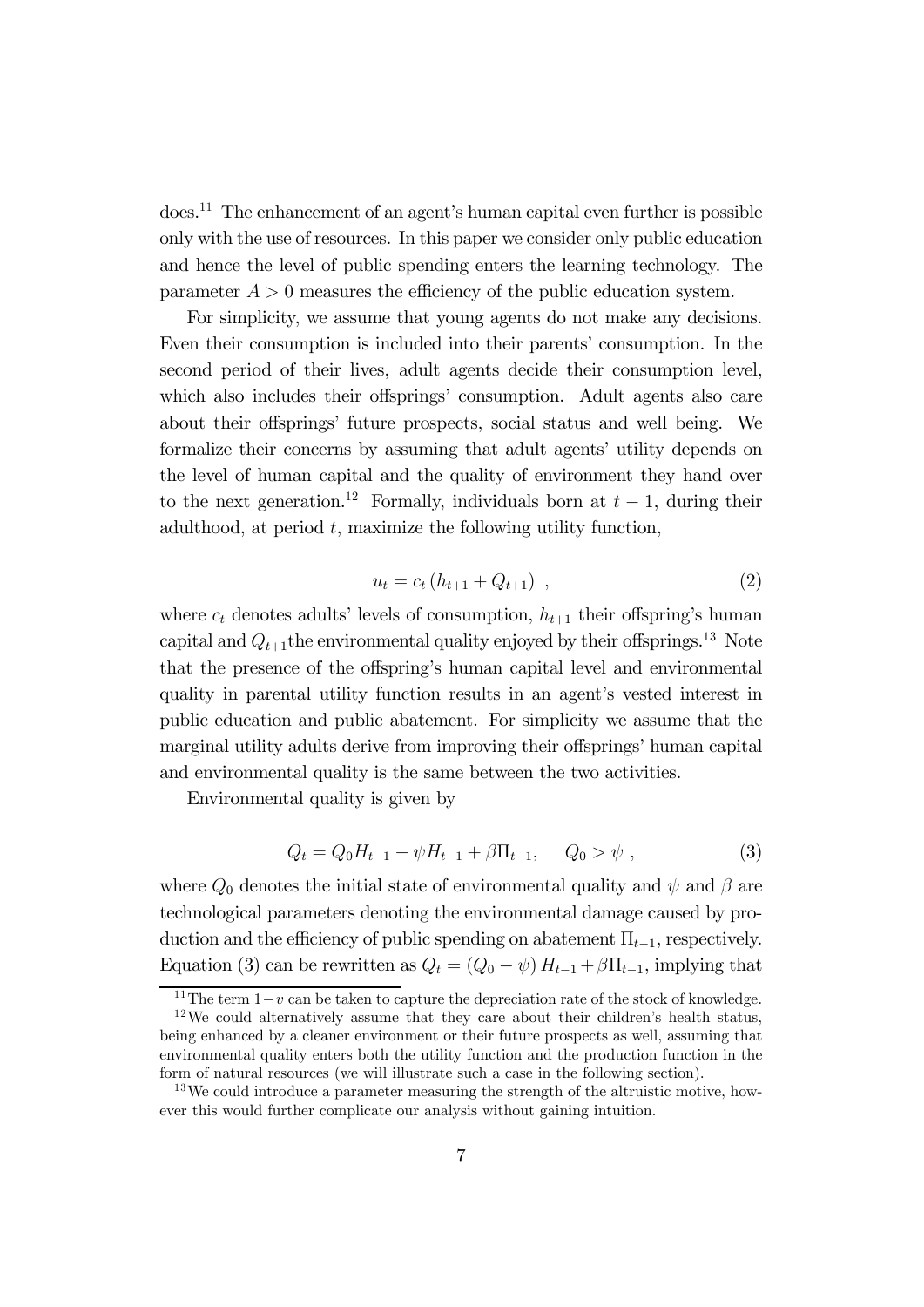environmental quality depends linearly on the average stock of human capital at  $t^{14}$ . This specification derives from the assumption that the only productive factor is human capital. Despite being quite restrictive, this formulation allows us to derive analytical solutions and provide intuitive results. Furthermore, the main results derived from this model hold also in a richer and more realistic formulation which will be introduced latter and illustrated through numerical simulations.

At the end of her childhood period each individual chooses, via a random process, one of the two following types of occupations: productive citizen in the private sector or politician. Individual preferences are independent of occupation. For simplicity we assume that there is a continuum of agents within each group that is normalized to unity. The subscripts  $c$  and  $p$  are used to denote variables that are related to citizens and politicians, respectively. Citizen

The citizen assumes production of a single good consumed by both groups. Assuming that human capital is the only factor of production and using the appropriate normalization of units, citizen's output and income  $y_{ct}$  equals the level of human capital, $^{15}$ 

$$
y_{ct} = h_t. \tag{4}
$$

The assumption that human capital is the only productive factor, implies that environmental quality  $Q_t$  supports individuals' lives and increases their utility, but it does not contribute to production. Citizen's income is taxed at a rate  $\tau$ , assumed to be exogenous and time invariant. The citizen decides upon the fraction  $z_t$  of her income that declares to the tax authority. For simplicity, we assume that the citizen's declaration is never audited by the authority; consequently, tax evasion does not involve any risk. Although in this setting tax is a voluntary contribution, citizens always declare a positive fraction of their income, as we will verify below, because they care about their offsprings' education and environmental quality.

Politicians

<sup>&</sup>lt;sup>14</sup>Given that public spending on abatement  $\Pi_{t-1}$  is financed by tax revenues which are collected from individuals' income derived from their human capital, as it will be explained below.

<sup>&</sup>lt;sup>15</sup>Since all agents have the same level of human capital we omit the subscript  $i = c, p$ from the level of human capital  $h_t$ .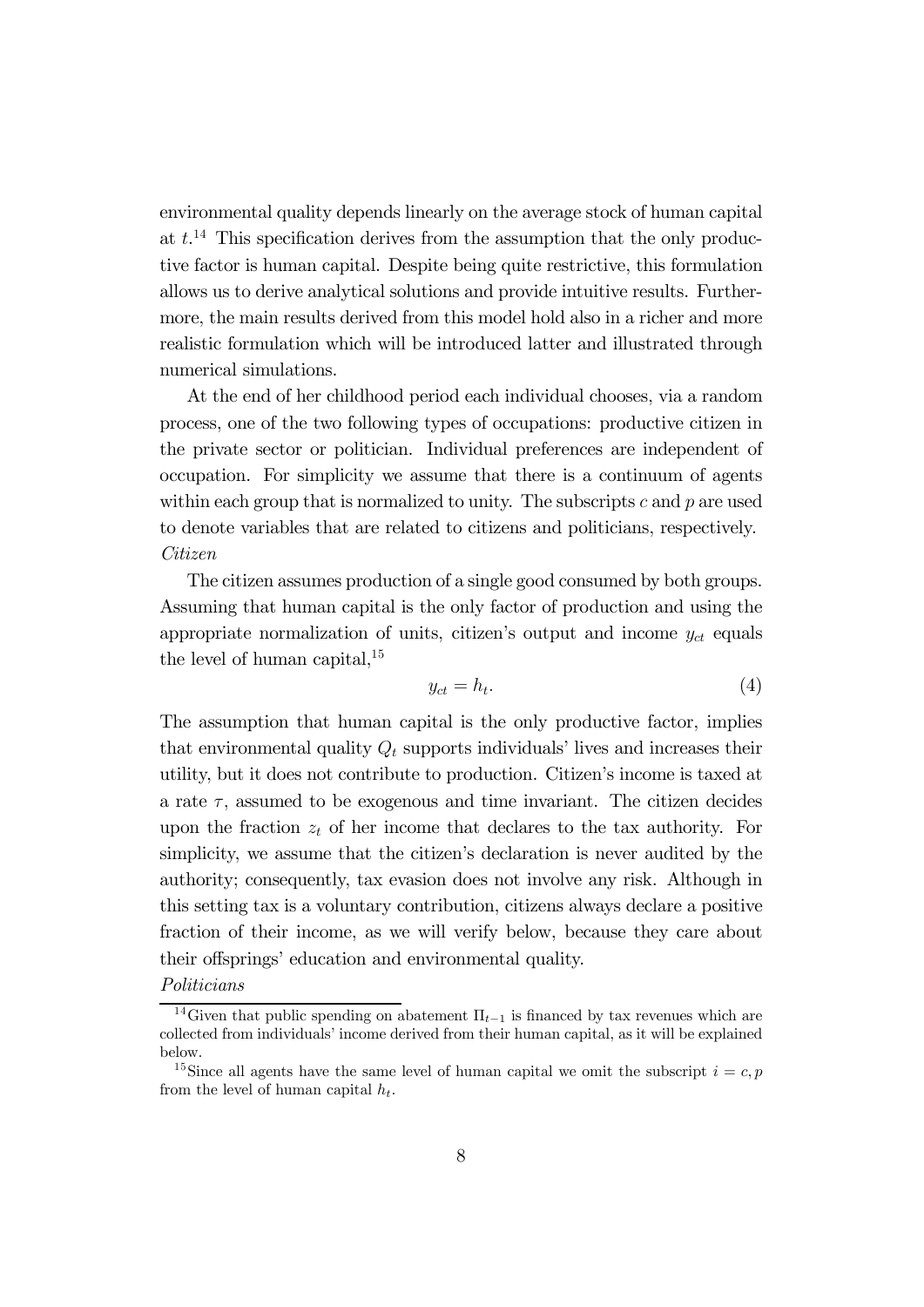The politician's role lies in allocating public funds between education (a fraction  $1-\phi$  of the total tax revenue) and abatement (a fraction  $\phi$ ) activities. The politician receives a fixed income, which for simplicity and without loss of generality we assume zero and she has the option to embezzle part of the total tax revenue. More specifically, she can embezzle a rate  $(1 - \omega_q)$  of the funds directed to public abatement, and a rate  $(1 - \omega_h)$  of the funds directed to public education. We assume that both  $\omega_q$  and  $\omega_h$  are exogenously given, strictly positive and less than one. Their relative values, that is, whether  $\omega_q \geq \omega_h$ , depends mainly on the choice of abatement actions, since education involves mainly transparent transactions, such as wages and standard equipment, and thus, it is associated with low rates of rent seeking.<sup>16</sup> On the other hand, rent seeking rates on abatement can vary significantly depending on the choice of abatement technology. If public spending is directed toward actions relying on wages and standard equipment, such as reforestation and protection of biodiversity, then rent seeking activities are rather limited. If however, technology-intensive abatement methods are chosen, then the rent seeking margin is much larger. The relevant literature suggests that the more technology-intensive is an activity, the higher corruption it usually involves (Tanzi and Davoodi, 1997).

The politician observes the values of  $\omega_q$  and  $\omega_h$  before allocating the available public funds between the two activities. For simplicity we assume that the politician is never investigated and hence peculation does not involve any risk. Still, given the politician's vested interest in public education and environmental quality,  $1-\varphi$  may not be equal to 1 (when  $\omega_q < \omega_h$ ), or equal to 0 (when  $\omega_q > \omega_h$ ) as it is verified below.

Total tax revenue collected in period t is  $R_t = z_t \tau h_t$ . A fraction (1 –  $\varphi_t$ ) $z_t \tau h_t$  of this is earmarked for public education. Nevertheless, the politician peculates a fraction  $1 - \omega_h$  of this sum. Hence, the actual amount spent on education  $E_t$  is

$$
E_t = (1 - \varphi_t)\omega_h z_t \tau h_t \tag{5}
$$

The remaining fraction  $\varphi_t z_t \tau h_t$  of the tax revenue is spend on preserving environmental quality. After the intervention of the politician, only a fraction

<sup>&</sup>lt;sup>16</sup>The literature shows that the rate of rent-seeking in education is low but can vary across countries (Reinikka and Svensson, 2005) depending on the overall level of corruption and the expenses involved.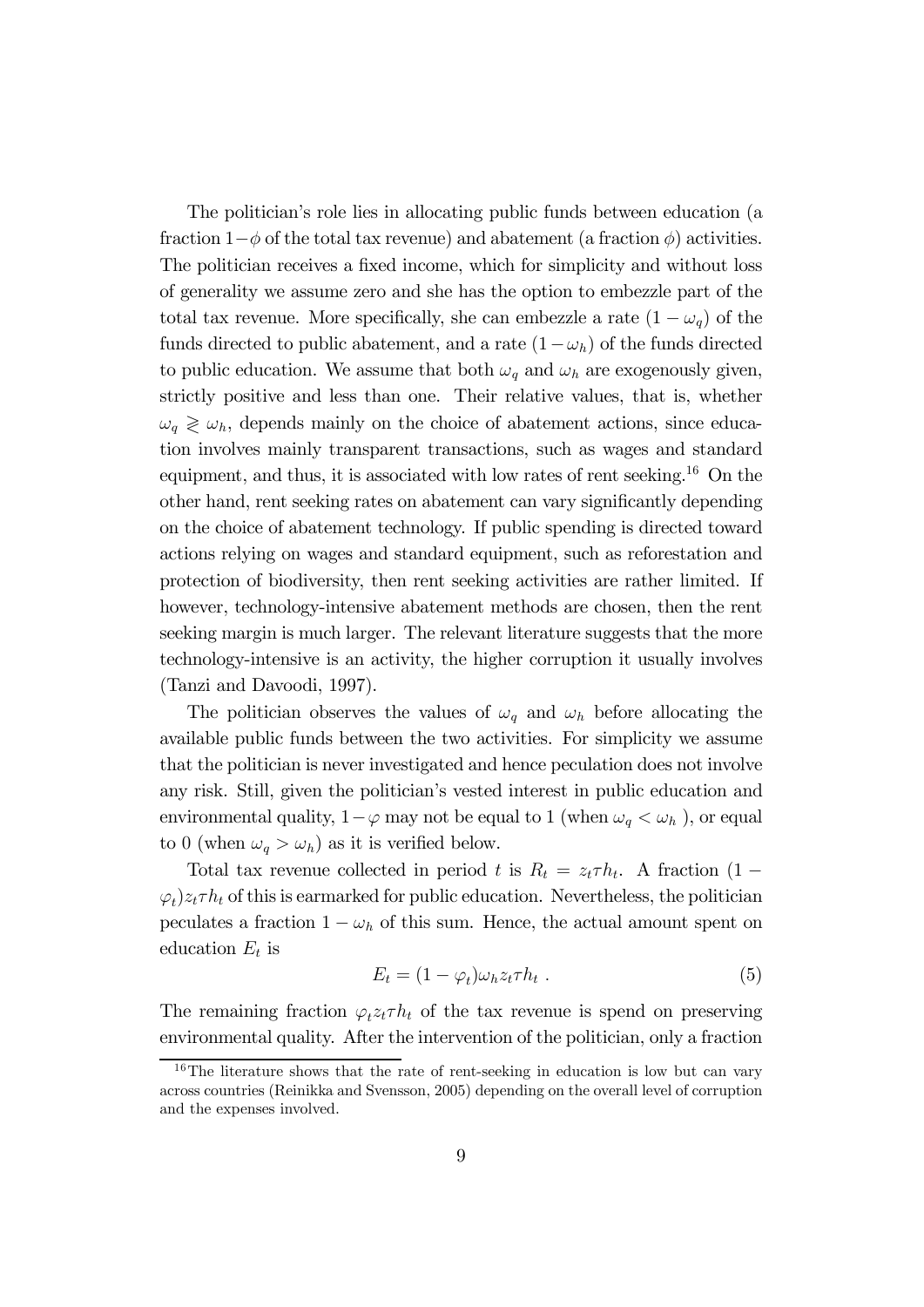$\omega_q$  of this amount is actually spend on abatement activities,

$$
\Pi_t = \varphi_t \omega_q z_t \tau h_t \ . \tag{6}
$$

Evidently, adults' decisions at time t regarding z and  $\varphi$  affect public spending on education and abatement and consequently the human capital and environmental quality enjoyed by their offsprings. Given the assumptions that adults care about their offsprings' well being and that tax evasion and peculation are risk free, the only factor determining each type of agent's choice is the other type of agent's decision. That is, the citizen's choice of tax evasion depends on the politician's choice of peculation and vice versa. We assume that both individuals make their choices simultaneously. In what follows we examine the strategic interaction between the two types of individuals.

### 2.2 Individual optimization

Citizen

As mentioned above, in period t an adult citizen's gross income is  $h_t$ . A fraction  $z_t$  of this is declared to the tax authorities and an amount  $\tau z_t h_t$  is paid as income tax. Hence, each citizen's disposable income is  $(1 - \tau)z_t h_t +$  $(1 - z_t)h_t = (1 - z_t\tau)h_t$ . Each citizen solves the following optimization problem,

$$
\max_{c_{ct}, z_t} c_{ct}[h_{t+1}, +Q_{t+1}], \qquad (7)
$$

subject to

$$
c_{ct} = (1 - z_t \tau) h_t ,
$$
  
\n
$$
c_{ct} \geq 0, \quad 1 \geq z_t \geq 0 ,
$$
 (8)

where h, Q, E and  $\Pi$  are determined by equations (1), (3), (5) and (6), taking  $\varphi_t$ ,  $Q_0$  and  $H_t$  as given.

Maximization of the above yields the citizen's best response function:

$$
z_t = f(\varphi_t) = \frac{(A\omega_h - \varphi_t \Omega_T) - \Psi}{2\tau(A\omega_h - \varphi_t \Omega_T)},
$$
\n(9)

where  $\Omega_T = A\omega_h - \beta\omega_q$  and  $\Psi = Q_0 - \psi + v$ . Note that since  $\varphi \leq 1$ ,  $A\omega_b-\varphi_t\Omega_T > 0$ , securing that concavity always holds. Inspection of equation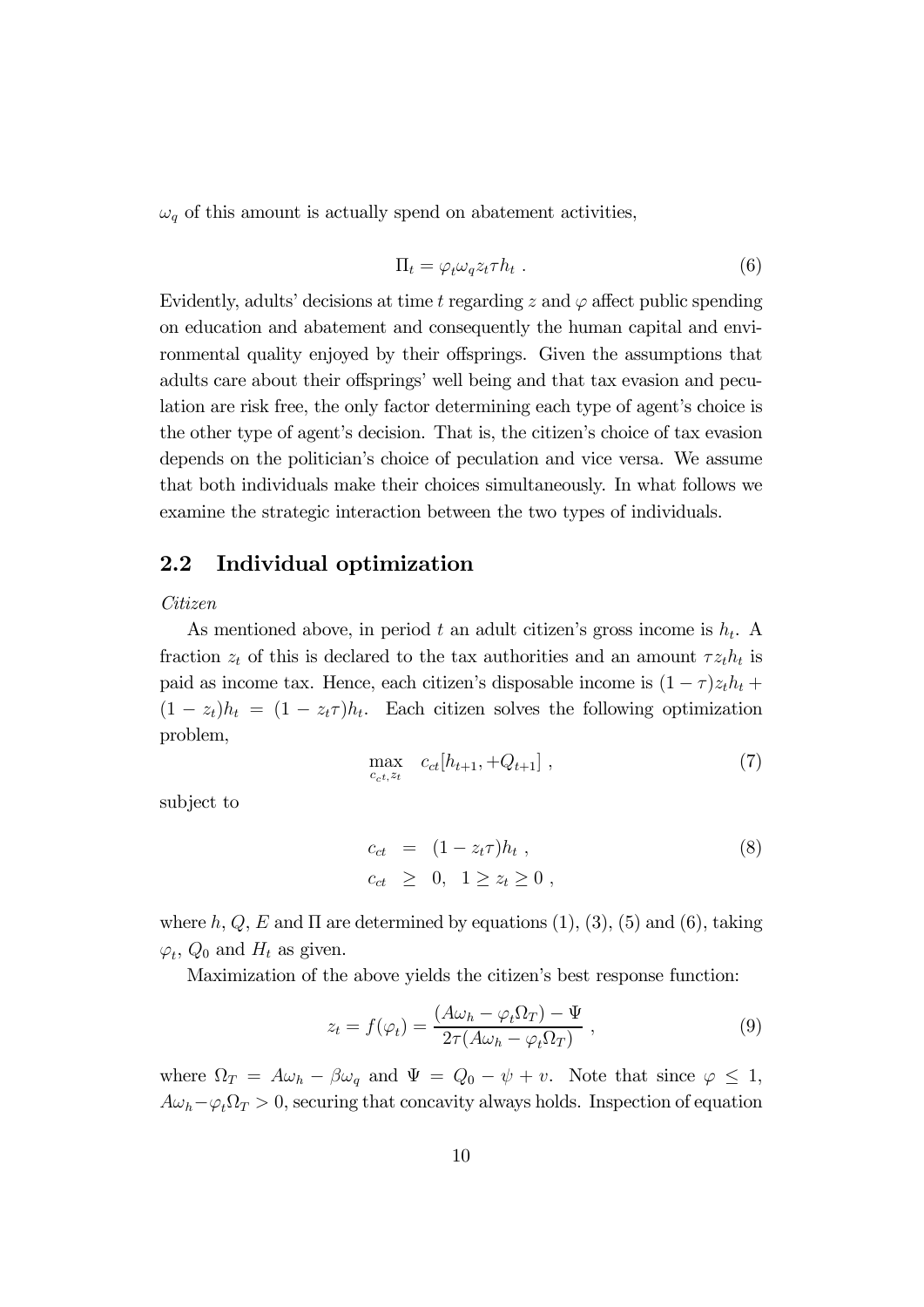(9) reveals that an interior solution (0 < z < 1) exists iff  $(2\tau - 1)(A\omega_h \varphi_t \Omega_T$   $\langle \Psi \rangle \langle \Psi \rangle = A \omega_h - \varphi_t \Omega_T$ . On the other hand, a corner solution  $z_t =$  $\min\{0,\frac{1}{2\tau}-\frac{\Psi}{2\tau A\omega_h}\}\ (z_t=1)$  will emerge if  $\Psi\geq (A\omega_h-\varphi_t\Omega_T)\ (\Psi\leq (2\tau-\pi)\Psi)$  $1(A\omega_h - \varphi_t \Omega_T)$ , that is, if the rate of human capital transferred freely to the next generation,  $v$ , is sufficiently high (low), the rate of degradation of environmental quality,  $\psi$ , sufficiently low (high) and the initial state of the environment,  $Q_0$ , high (low). Capturing a large (small) percentage of the existing human capital freely implies that parents have a weak (strong) incentive to invest in education and thus declare none (all) of their income to the tax authorities. Respectively, starting off with an environmental quality that is rather high (low) implies that parents have a weak (strong) incentive to invest in abatement and thus declare none (all) of their income to the tax authorities. Reversely when environmental damage from production,  $\psi$ , is limited (extensive) then parents choose to evade all (none) of their income for abatement.

Whenever an interior solution emerges, the tax evasion rate  $(1 - z_t)$  is negatively affected by the efficiency of the education system  $(A)$  and the abatement technology  $(\beta)$ , and positively affected by the rates of rent seeking  $(1-\omega_h)$ ,  $(1-\omega_q)$  and the tax rate  $\tau$ . Noticeably, for sufficiently high  $\tau$  ( $\tau > \frac{1}{2}$ ) the tax evasion rate is never zero, since  $z_t < 1$ .<sup>17</sup> For a high level of tax, citizens will always choose to evade some fraction of their income; below this level they might choose to declare all their income to the tax authority.<sup>18</sup>

#### Politician

Assuming zero income from other sources, the politician derives income only through the embezzlement of public funds directed to education and abatement<sup>19</sup>. That is, her income is,  $\varphi_t(1-\omega_q)\tau z_t H_t + (1-\varphi_t)(1-\omega_h)\tau z_t H_t$ . The politician's optimization problem is,

$$
\max_{c_{pt,\varphi_t}} c_{pt}[h_{t+1}, +Q_{t+1}], \tag{10}
$$

<sup>&</sup>lt;sup>17</sup>From (9),  $z_t < 1 \implies (1 - 2\tau) (A\omega_h - \varphi \Omega_T) < \Psi$ , for which a sufficient condition is  $\tau > \frac{1}{2}$ , given that both  $\Psi$  and  $(A\omega_h - \varphi \Omega_T)$  are positive.

<sup>&</sup>lt;sup>18</sup>Citizens might choose to evade taxes even at lower tax rates.  $\tau > \frac{1}{2}$  is a sufficient not a necessary condition for  $z < 1$ .

<sup>19</sup>Assuming a fixed wage for the politician would only alter the scale of our results, not their qualitative characteristics.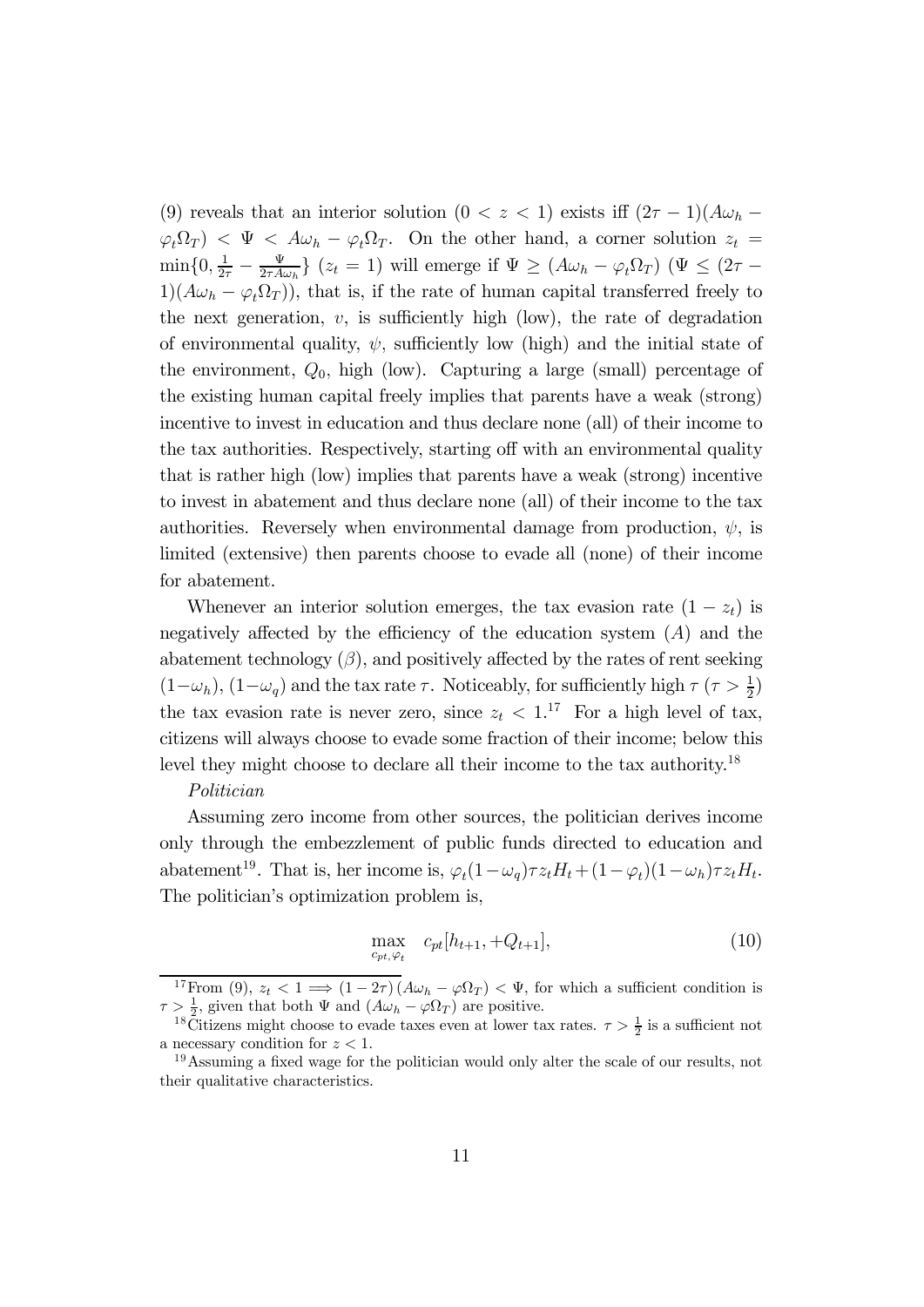subject to

$$
c_{pt} = [\varphi_t(1 - \omega_q) + (1 - \varphi_{tt})(1 - \omega_h)]\tau z_t H_t,
$$
  
\n
$$
c_{pt} \geq 0, \quad 1 \geq \varphi_t \geq 0,
$$
\n(11)

where h,  $Q$ , E and  $\Pi$  are determined by equations (1), (3), (5) and (6), taking  $z_t$ ,  $Q_0$  and  $H_t$  as given.

Straightforward maximization yields the politicians' best response function,

$$
\varphi_t = g(z_t) = \frac{\Psi \Omega - \tau z_t (1 - \omega_h) \Omega_T}{2 \tau z_t \Omega_T \Omega} = -\frac{(1 - \omega_h)}{2 \Omega} + \frac{\Psi}{2 \tau z_t \Omega_T} , \qquad (12)
$$

where  $\Omega = \omega_h - \omega_q$  and  $\Omega_T = A\omega_h - \beta\omega_q$ . Notice first that for concavity to hold we must have  $\Omega_T \Omega > 0$ . Furthermore, an interior solution  $(0 < \varphi < 1)$  exists iff  $\tau z_t(1-\omega_h)\frac{\Omega_T}{\Omega} < \Psi < \tau z_t \left[2(1-\omega_q)-(1-\omega_h)\right]\frac{\Omega_T}{\Omega}$ . On the other hand, corner solutions, leading to the commitment of the total public revenue to a single policy  $(\varphi_t = \min\{0, -\frac{(1-\omega_h)}{2\Omega}\}\)$  and  $\varphi_t = 1$ , emerge depending mainly on the values of  $\omega_h$ ,  $\omega_q$ . The politician will allocate the total revenue to abatement if the rate of rent seeking on abatement is not too high relative to that on education, that is, if  $\frac{1-\omega_q}{1-\omega_h} < \frac{1}{2}$ .<sup>20</sup> Thus, for interior solutions, we assume  $\frac{1-\omega_q}{1-\omega_h} > \frac{1}{2}$ .

Not surprisingly,  $\varphi_t$  is decreasing in A, and increasing in  $\beta$ , while it depends on  $\tau$ . The effect of the tax rate on the allocation of public revenues depends on the sign of  $\Omega_T$ , since  $\Omega_T \geq 0 \implies \frac{\partial \varphi_t}{\partial \tau} = \frac{-1}{2\tau^2 z_t \Omega_T} \leq 0$ . If  $\Omega_T > 0 \Longrightarrow A\omega_h > \beta\omega_q$ , that is, public revenues directed to education are more effective, both due to better technology and lower rate of rent seeking, then the politician allocates less revenue to abatement as the tax rate increases. She does so in order to maximize the effectiveness of pubic spend $ing<sup>21</sup>$  and to maximize her own income by minimizing citizens' tax evasion.<sup>22</sup>

### Strategic Interactions

We now turn to examine the *strategic interaction* between the two types of individuals. Notice that from the citizen's reaction function, equation (9), we

 $^{20}$ If  $\frac{1-\omega_q}{1-\omega_h} < \frac{1}{2}$ , then  $\tau z_t$  [2 (1 –  $\omega_q$ ) – (1 –  $\omega_h$ )]  $\frac{\Omega_T}{\Omega} < 0$ , given that  $\frac{\Omega_T}{\Omega} > 0$ , and therefore  $\varphi = 1.$ 

<sup>21</sup>Recall that the politicain also cares about her offsprings well being.

 $22$ Citizens are willing to pay higher taxes when they observe the politician to direct a higher share of the tax revenue to the most productive activity.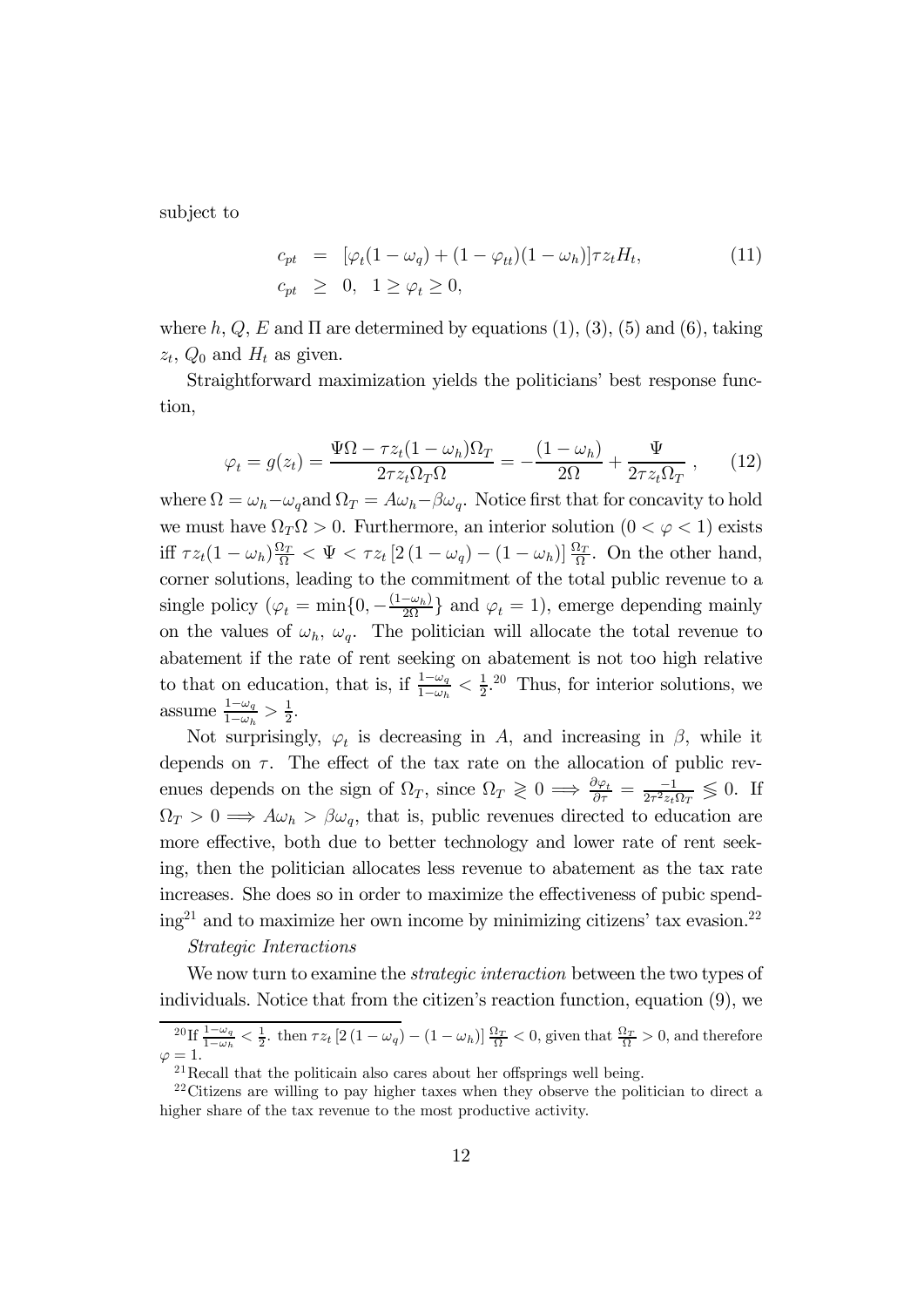get,  $\frac{\partial z_t}{\partial \varphi_t} = \frac{-\Psi \Omega_T}{2\tau (A\omega_h - \varphi \Omega_T)^2}$ , with  $\frac{\partial^2 z_t}{(\partial \varphi_t)^2} = \frac{-\Psi \Omega_T^2}{2\tau (A\omega_h - \varphi \Omega_T)^3} < 0$  since  $A\omega_h - \varphi \Omega_T > 0$ . Similarly, the slope of the politician's reaction function is,  $\frac{\partial \varphi_t}{\partial z_t} = \frac{-\Psi}{2\tau z_t^2 \Omega_T}$ , with  $\partial^2\varphi_t$  $\frac{\partial^2 \varphi_t}{(\partial z_t)^2} = \frac{\Psi}{4\tau z_t^3 \Omega_T}$ . Therefore, the sign of reaction functions' slope depends on the sigh of the term  $\Omega_T$ . More precisely, we can have the following two cases:

*i)* 
$$
\Omega_T < 0 \implies \frac{\partial z_t}{\partial \varphi_t} > 0
$$
,  $\frac{\partial \varphi_t}{\partial z_t} > 0$  i.e., *Strategyic Complements*  
*ii)*  $\Omega_T > 0 \implies \frac{\partial z_t}{\partial \varphi_t} < 0$ ,  $\frac{\partial \varphi_t}{\partial z_t} < 0$  *i.e. Strategyic Substitutes*

Case (i) refers to situations in which public spending on education is less productive relative to abatement, either due to relatively higher rates of rent seeking or due to worse transformation technology. In this case, the reaction functions of the two types of individuals are positively sloped, and in this sense their choice variables are strategic complements. Citizens' utility increases as a higher share of public revenue is directed to the improvement of environmental quality, which is the more productive activity.<sup>23</sup> Hence, if they observe that the politician indeed directs higher amounts to abatement, they choose to treat in a similar manner and they evade less  $(z_t$  increases). Reversely, if politicians become more corrupt, by choosing to direct more funds to the non-productive activity (in this case to public education), then citizens "punish" them by evading more taxes. Put differently, citizens reciprocate to the "ethical" behavior of the politicians and vise versa.

Interestingly in case (ii) while both groups' strategies are strategic substitutes, the outcome is the same. Analytically, if the more productive activity is public education but politicians choose to invest a higher share of public funds on abatement (increase  $\varphi_t$ ), citizens punish them by declaring less income and vice versa. Therefore in terms of the outcome both types of interaction are symmetric. For this reason we choose to present only one of the two cases, that of strategic complements, which is also the most realistic according to the empirical evidence discussed in the introduction.

In the case of strategic complements, both types of individuals' reaction functions are increasing in a decreasing rate, that is,  $\frac{\partial z_t}{\partial \varphi_t} > 0$ ,  $\frac{\partial^2 z_t}{(\partial \varphi_t)^2} < 0$  and  $\frac{\partial \varphi_t}{\partial z_t} > 0$ ,  $\frac{\partial^2 \varphi_t}{(\partial z_t)^2} < 0$ . From (9) we have that  $z_t|_{\varphi_t=0} = f(\varphi_t=0) = \frac{A\omega_b - \Psi}{2\tau A\omega_b}$ , which is the citizen reaction function's vertical intercept. For this to be less

 $^{23}$ Note that we have assumed that marginal utility of human capital and environmental quality are the same.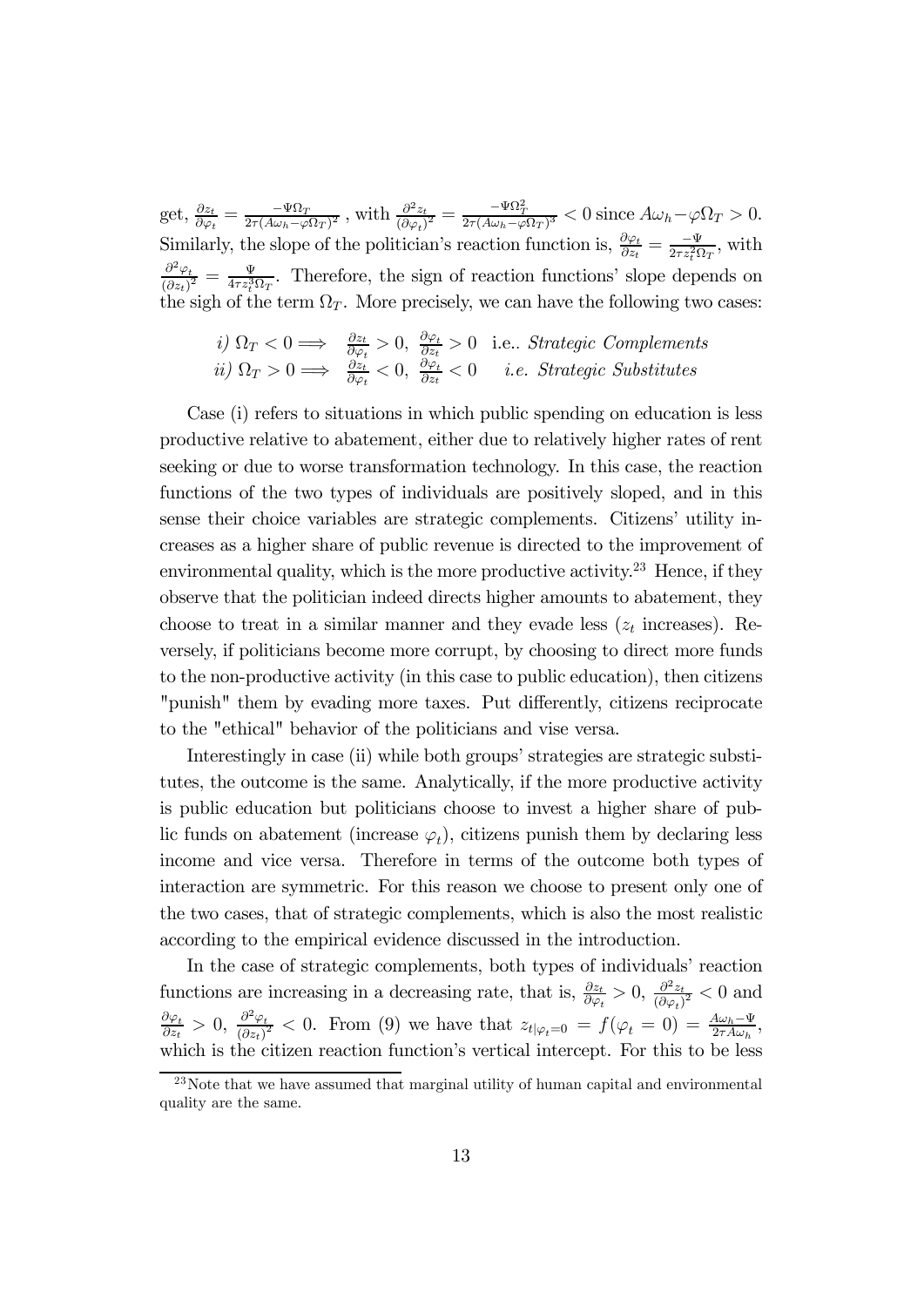than unity requires that  $\tau > \frac{1}{2} - \frac{\Psi}{2A\omega_h}$ . Note that the politician tends to direct all revenues to public education (in this case the more rent-seeking activity), as citizens declare a small part of their income, that is, from (12) we have  $\lim_{z_t \to 0} \varphi_t = -\infty$ . From (12) we also derive that  $\varphi_t = 0 \implies z_t = \frac{\Psi\Omega}{\tau(1-\omega_h)\Omega_T}$ . For this to be less than unity requires that  $\tau > \frac{\Psi\Omega}{(1-\omega_h)\Omega_T}$ . Figure 1 illustrates



Figure 1: Reaction functions

citizen's  $(R_c)$  and the politician's  $(R_p)$  reaction functions in the case that both possible intersections occur within  $(0, 1)$ . Three equilibria may occur denoted by the points  $E_h$ ,  $E_{ns}$  and  $E_l$ . Using best reply dynamics we observe that  $E_h$  and  $E_l$  are stable equilibria whereas  $E_{ns}$  is an unstable equilibrium.  $E_h$  denotes the high corruption equilibrium (since  $z_t = \min\{0, \frac{1}{2\tau} - \frac{\Psi_n}{2\tau A \omega_h}\}$ and  $\varphi_t = 0$  implies high tax evasion and that the total tax revenue is directed to the less effective activity<sup>24</sup>) whereas  $E_l$  denotes the low corruption equi-

<sup>&</sup>lt;sup>24</sup>Recall that we examine the case of strategic complements, therefore  $A\omega_h < \beta\omega_q$  which implies that abatement is more effective than education spending.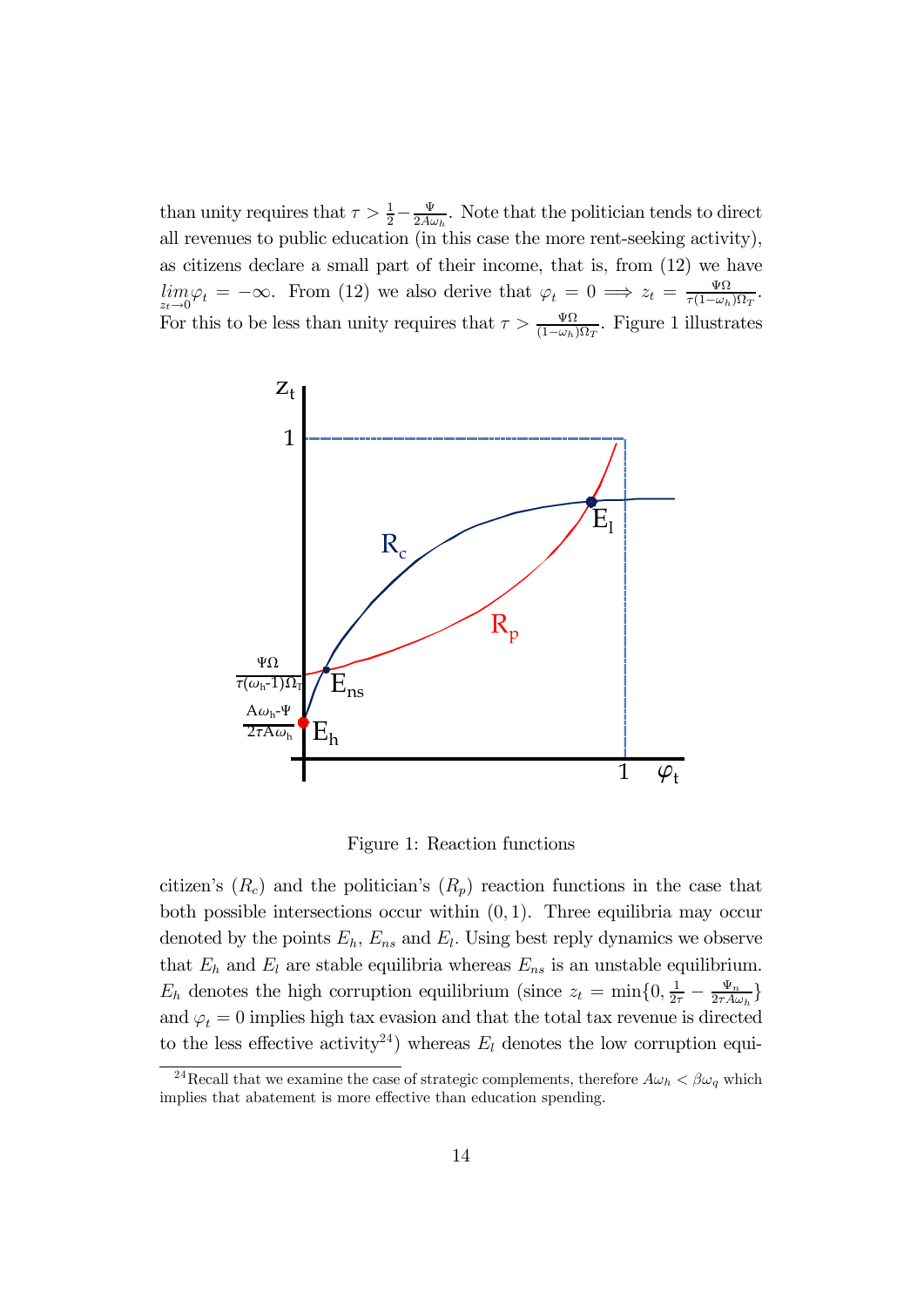librium where citizens declare part of their income  $(z_t > 0)$  and a positive part of the tax revenue is directed to the more effective activity ( $\varphi_t > 0$ ).

### 2.3 Equilibrium

The interaction between the two types of individuals can be described as a coordination game in which there are strategic complementarities (substitutabilities).<sup>25</sup> Games of strategic complementarity (substitutability) are those in which the best response of any player is increasing (decreasing) in the actions of the rival, as is the case for  $z_t$  and  $\varphi_t$ . Strategic complementarity is a necessary condition for the existence of multiple equilibria in symmetric coordination games. $^{26}$  The resulting equilibria are not driven by fundamentals. Instead, they are self-fulfilling and critically depend on the expectation of one group concerning the behavior of the other. Nevertheless, the game that we analyze here is not symmetric. Moreover the choice space is bounded and this necessitates the consideration of corner solutions. In fact, as we show below, this game does not share many of the properties of games with strategic complementarities. Consider first the following definition of equilibrium:

**Definition 1** A Nash equilibrium in this economy consists of sequences  ${c_{it}}_{t=0}^{\infty}$ ,  ${z_t}_{t=0}^{\infty}, \{\varphi_t\}_{t=0}^{\infty}, \{y_{ct}\}_{t=0}^{\infty}, \{h_t\}_{t=0}^{\infty}, \{H_t\}_{t=0}^{\infty}, \{E_t\}_{t=0}^{\infty}, \{Q_t\}_{t=0}^{\infty}, \{\Pi_t\}_{t=0}^{\infty}, i=1$ c, p, such that, given an initial average stock of human capital  $H_{-1} > 0$  and an average level of environmental quality  $Q_{-1} > 0$ , in every period t,

- 1. Private citizens choose  $z_t$  to maximize their utility, taking  $\varphi_t$  as given.
- 2. Politicians choose  $\varphi_t$  to maximize their utility, taking  $z_t$  as given.
- 3. The sequences  $\{h_t\}_{t=0}^{\infty}$ ,  $\{y_{ct}\}_{t=0}^{\infty}$ ,  $\{E_t\}_{t=0}^{\infty}$ ,  $\{Q_t\}_{t=0}^{\infty}$ ,  $\{\Pi_t\}_{t=0}^{\infty}$  and  $\{c_{it}\}_{t=0}^{\infty}$ , are determined according to  $(1)$ ,  $(3)$ ,  $(4)$ ,  $(5)$ ,  $(6)$ ,  $(8)$ , and  $(11)$ .
- $4. h_t = H_t.$

 $25$ See, for example, Cooper and John (1988) and Vives (2005).

 $26$ Notice however that also in games with strategic substitutability multiple equilibria may occur as well (Randon, 2009).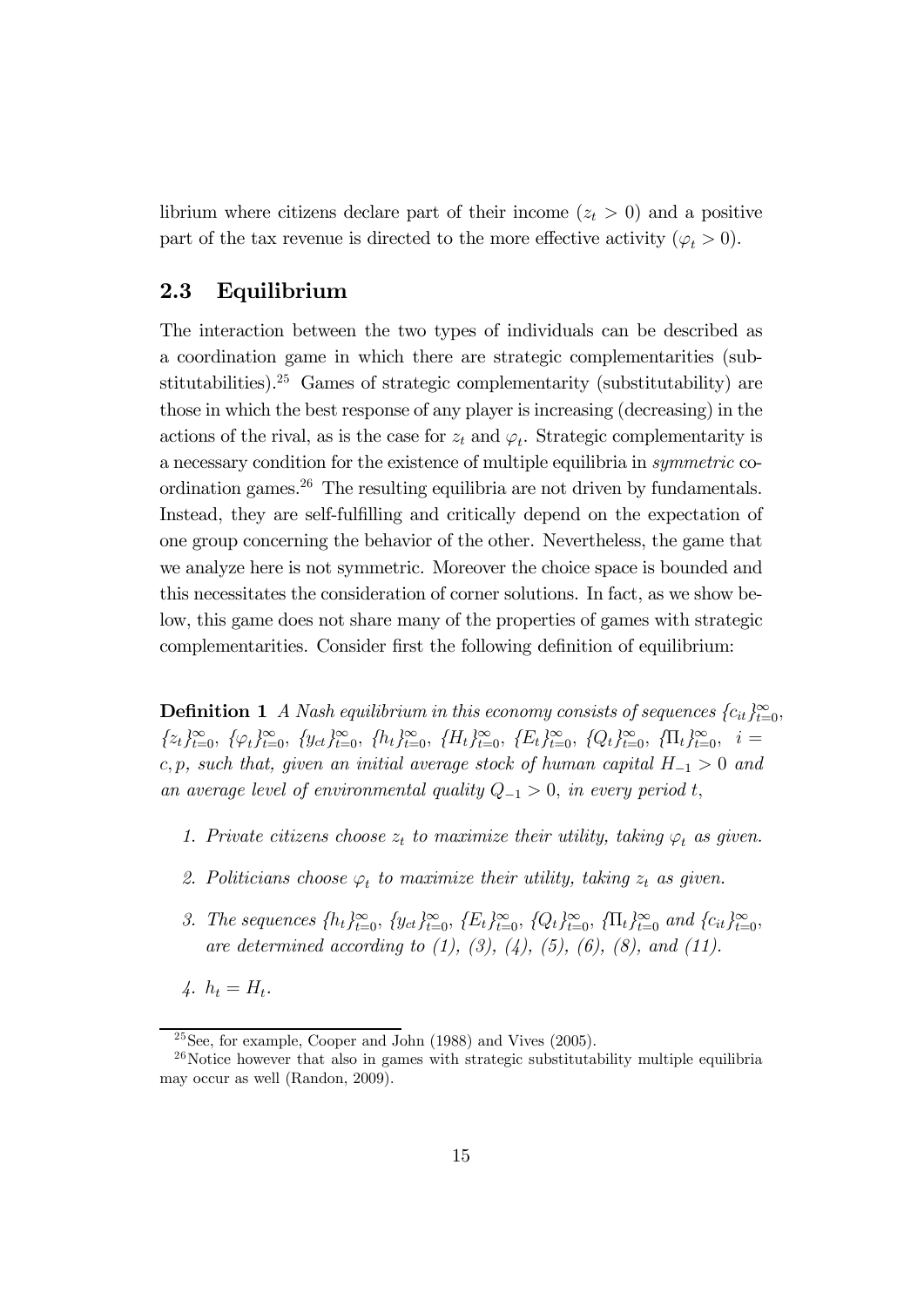Each group's individual optimization problem is well defined since its utility function is strictly concave and the budget constraint linear with respect to the relevant decision variable,  $z_t$  or  $\varphi_t$ . In Proposition 1 below, we prove the existence of a pair  $(z_t, \varphi_t)$  that satisfies Definition 1 in every period. Given the existence of the equilibrium pair  $(z_t, \varphi_t)$ , we can easily establish the equilibrium values of the remaining variables, following Definition 1.

### **Proposition 1** An equilibrium pair  $(z_t, \varphi_t)$  exists.

**Proof.** We must establish the existence of a pair  $(z_t, \varphi_t)$  that satisfies equations  $(9)$  and  $(12)$  simultaneously. For an arbitrary time period t, let  $z_t = f(\varphi_t)$  denote the solution to the citizen's problem, as described by equation (9); for each value of the allocation rate  $\varphi_t$  there exists a unique value of the tax evasion rate  $z_t$ . Similarly, let  $\varphi_t = g(z_t)$  denote the solution to each politician's problem, as described by equation (12). Note that both of these functions are continuous (see equations  $(9)$  and  $(12)$ ). Thus, the composite function  $q \circ f$  from [0, 1] to [0, 1] is continuous and, by Brower's fixed point theorem, has a fixed point.  $\blacksquare$ 

Solving for the equilibrium values of individuals' choice variables, yields,

$$
z_1^* = \min\{0, \frac{1}{2\tau} - \frac{\Psi_n}{2\tau A\omega_h}\} \qquad \varphi_1^* = 0
$$
  

$$
z_2^* = \frac{\sqrt{\Xi} - \sqrt{\Xi - 8\Omega_T \Omega}}{4\tau \sqrt{\Xi}} \qquad \varphi_2^* = \frac{4A\omega_h \Omega + \Xi - \sqrt{(\Xi - 8\Omega \Psi)\Xi}}{4\Omega_T \Omega}
$$
  

$$
z_3^* = \frac{\sqrt{\Xi} + \sqrt{\Xi - 8\Omega_T \Omega}}{4\tau \sqrt{\Xi}} \qquad \varphi_3^* = \frac{4A\omega_h \Omega + \Xi + \sqrt{(\Xi - 8\Omega \Psi)\Xi}}{4\Omega_T \Omega}
$$

where,  $\Xi = \omega_h \omega_q (A - \beta) - \Omega_T$ . For the non-zero equilibrium values of z to be real number in  $(0, 1)$ , we need  $\Xi \geq 0$ , which implies that  $\frac{\beta}{A} > \frac{(1-\omega_q)/\omega_q}{(1-\omega_h)/\omega_h}$ . That is, for the citizen to declare any positive amount of his income to the tax authority, the ratio of technological efficiency of abatement to education should exceed the ratio of the rates of embezzlement. Depending on the parameter values, sufficient conditions for the existence of a unique or multiple equilibria can be established. We call an equilibrium interior (corner) if it lies in the interior (on the boundary) of the unit square. Figure 1 presents an example in which there are three equilibria: the corner one  $E_h(z_1^*, \varphi_1^*)$ and two that their elements are less than one. Note that  $E_{ns}(z_2^*, \varphi_2^*)$  is not stable while the  $E_l(z_3^*, \varphi_3^*)$  is stable.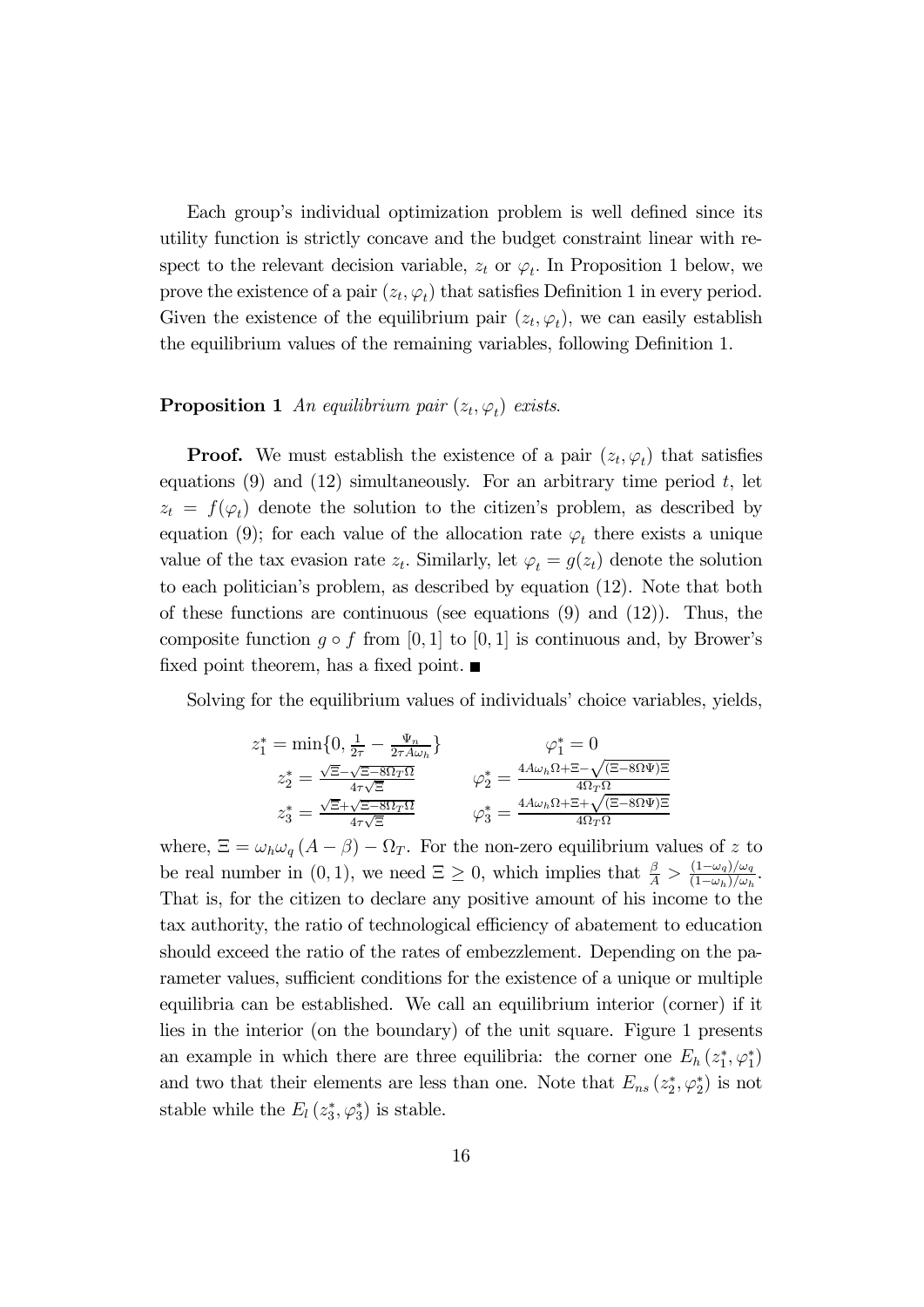### Policy implications

We have assumed that the tax rate,  $\tau$ , and the rates of embezzlement  $\omega_h$ and  $\omega_q$  are exogenously given. However, a political authority at a higher level of decision making relative to our politician, can change both the tax rate through new regulation and the embezzlement rates through institutional changes. That is, our setting can be interpreted as a situation in which a regulator sets  $\tau$ ,  $\omega_h$  and  $\omega_q$  and a bureaucrat (our politician) chooses only  $\varphi$ . Straightforward manipulations of (9) indicate that in order to preclude the full corruption corner solution  $E_h(z_1^*, \varphi_1^*)$  in Figure 1, a policy maker must either contain rent seeking on education spending, $27$  or contain rent seeking on abatement activities.28 As far as tax policy is concerned, the condition  $\tau < \frac{1}{2}$  is necessary for a nil-corruption  $(z_t = 1)$  equilibrium to be feasible. Can the policy maker ensure that the no corruption equilibrium is always chosen? Sufficiently low tax rates and high  $\omega_h$ ,  $\omega_q$  cannot ensure  $z_t = 1$  since other variables, i.e.  $A, \beta$ , and  $\Psi$ , play an important role as well. Therefore, the main concern of the regulator should be to eliminate the corner solution  $z_t = \min\{0, \frac{1}{2\tau} - \frac{\Psi_n}{2\tau A \omega_h}\}.$ 

Assuming strategic complementarity, i.e.  $\Omega_T < 0$ , equation (12) implies that the regulator should try to preclude that  $\varphi_t = 0$ , i.e. that the total tax revenue is directed to the less effective activity, that is, education spending (since  $\Omega_T < 0 \Rightarrow A\omega_h < \varphi \Omega_T$ ). In this case the regulator should make the appropriate institutional changes that will decrease the value of  $\omega_q$  relative to  $\omega_h$ .<sup>29</sup>

### Dynamics

Due to the set-up of the model, neither the reaction functions nor the equilibrium values for  $z^*$  and  $\varphi^*$  depend on the evolution of  $h_t$  and therefore an equilibrium always exists. However we must study the evolution of human capital and to find the appropriate conditions that ensure the stability of the difference equation (1). The difference equation is homogeneous and therefore its solution is given by:

$$
h_t = b^t h_0 ,
$$

<sup>&</sup>lt;sup>27</sup>Setting  $\varphi = 0$  yields that a necessary condition for  $z_t > 0$  implies  $A\omega_h > \Psi$ .<br><sup>28</sup>Setting  $\varphi = 1$  yields that a necessary condition for  $z_t > 0$  implies  $\beta \omega_q > \Psi$ .<br><sup>29</sup>Note from eq. (12) that for  $\varphi_t > 0$  (for for  $z_t = 1$ , the condition  $\omega_h > \omega_q$  is not necessary but sufficient for  $\varphi_t > 0$ .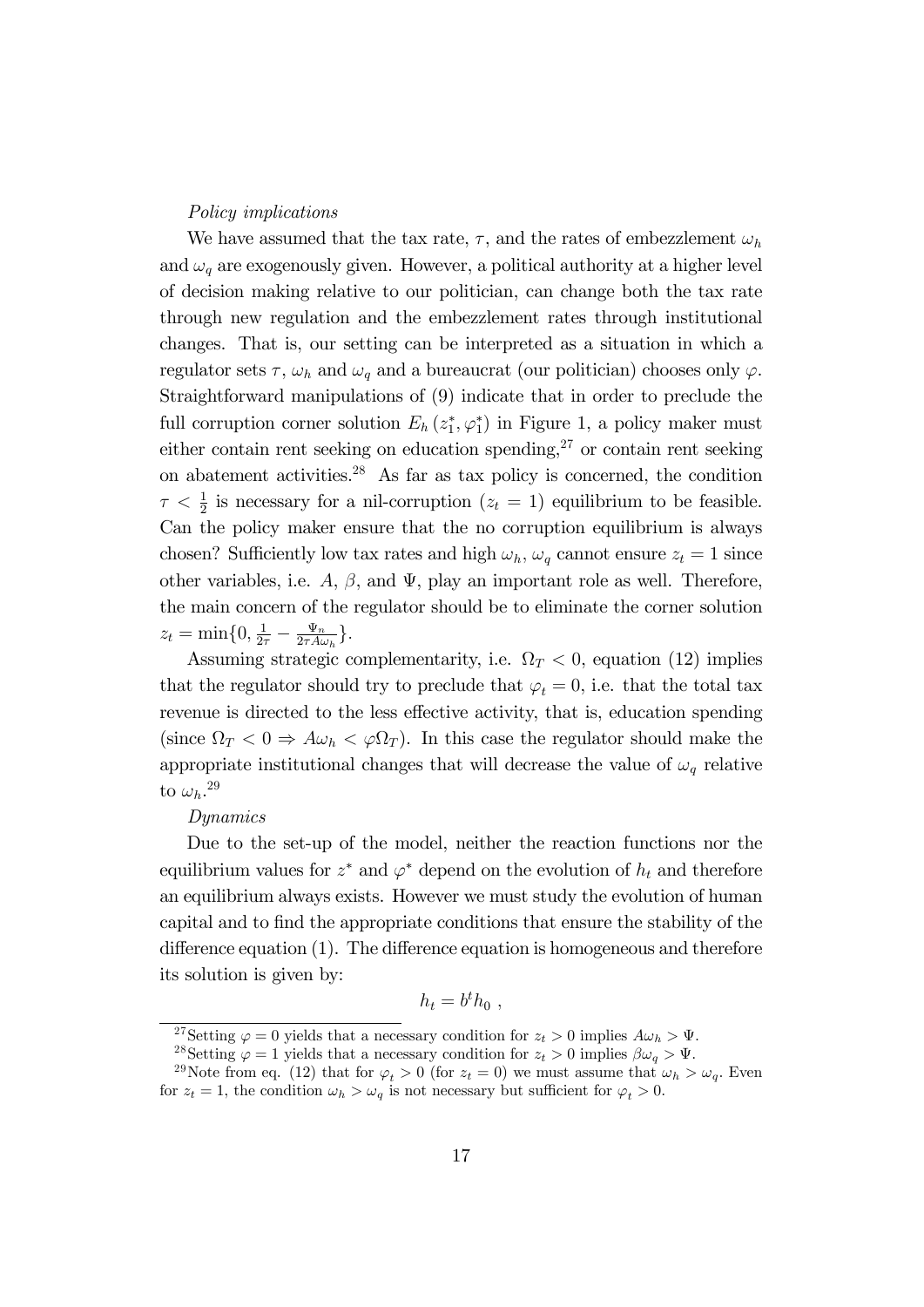where  $b = A(1-\varphi_t)\omega_h z_t + v$ . Following Chiang (1984) for stability to hold we require that  $b < 1$ . Additionally the fact that  $b > 0$  indicates non-oscillatory convergence to the steady state.

If equation (1) approaches a steady state then the same holds for equation (3) since it can be rewritten as

$$
Q_{t+1} = (Q_o - \psi + v\varphi_t\omega_q z_t \tau)h_t,
$$

and therefore the solution is given by,

$$
Q_t = (Q_o - \psi + v\varphi_t\omega_q z_t \tau) b^t h_0.
$$

# 3 A natural resources model: A numerical illustration

In order to reinforce the results of the previous section, we develop a more realistic framework in this section. We will show, using numerical simulations since analytical solutions cannot be derived, that the main properties of the basic model hold in this more elaborate setting. The main improvement in the model concerns the treatment of the environment. We assume that the environment, either as environmental quality affecting citizens' productive capacity, and/or as natural resources, contribute to production. This assumption adds realism to our model but it significantly complicates the analysis. For this reason, we will provide analytical results only for the reaction functions and then we will resort to numerical analysis in order to define a range of values for which the model returns plausible results.

### 3.1 The economy

The learning technology in the public education system is quite similar as in the basic model and given by,

$$
h_t = v + AE_{t-1} \tag{13}
$$

The difference with (3) lies in that we assume that individuals acquire, without effort, a minimum level of human capital instead of a fraction  $v \in [0,1]$ of the previous period's accumulated human capital.30

<sup>30</sup>This assumption is also standard in the literature and does not affect our results.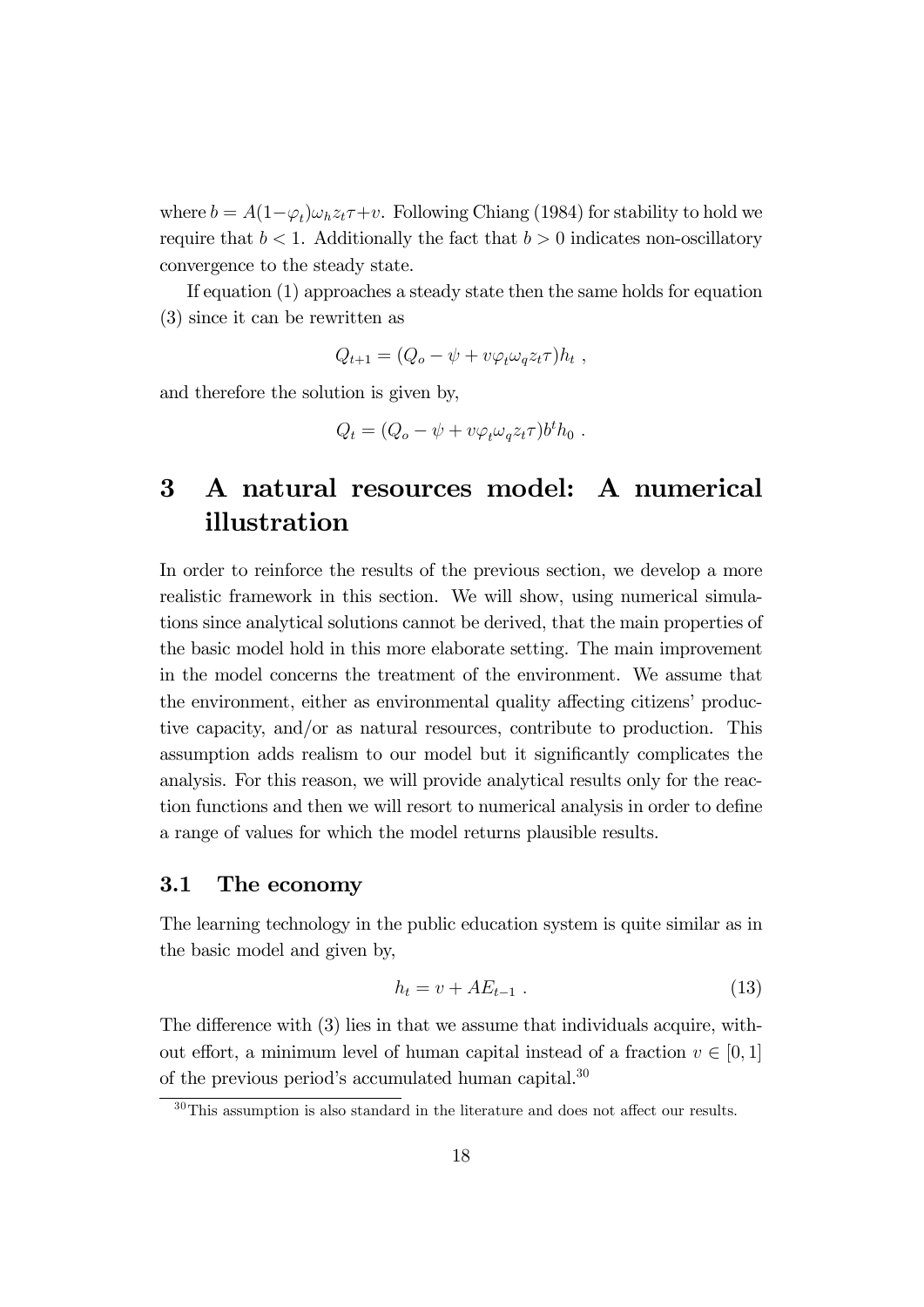The first significant difference with the previous model is introduced in the equation of motion for the environment, which now is,

$$
Q_t = Q_{t-1} - 2\psi H_{t-1} Q_{t-1} + \beta \Pi_{t-1}
$$
\n(14)

where  $Q_{t-1}$  denotes the state of the environment in the previous period and  $\psi$  the extent of environmental damage, or the rate of the natural resource depletion, caused by production as in the basic model. We assume that  $1-2\psi H_{t-1} > 0$ , that is, production cannot deplete the environment / natural resource. This formulation is rather common in the literature and more plausible than our previous specification.31

Production uses both human capital and the environment / natural resources as inputs. That is, we assume that citizens' output  $y_{ct}$  is,  $32$ 

$$
y_{ct} = h_t Q_t. \tag{15}
$$

Evidently at the aggregate level there are increasing returns to scale, which is not the case at the individual level since the quantity of each factor of production is predetermined by the previous period's choices. We assume that citizens receive income for both factors of production. Therefore, citizens' income is the sum of the two inputs' marginal products. That is, citizens' income  $Y_{ct}$ , by Euler's theorem, is  $Y_{ct} = \frac{\partial y_{ct}}{\partial h_t} h_t + \frac{\partial y_{ct}}{\partial Q_t} Q_t = h_t Q_t + h_t Q_t = 2h_t Q_t$ .

Both types of individuals make the same choices by maximizing their utility function described by equation (2) as in the basic model. The citizen chooses the fraction z of her income to declare to the tax authority and the politician the fraction  $\varphi$  of the total tax revenue to allocate to abatement / preservation of natural resources.

In this model the total tax revenue collected within a period t is  $R_t =$  $2z_t \tau h_t Q_t$ . As in the previous model a fraction  $(1 - \varphi_t) 2z_t \tau h_t Q_t$  of the total tax revenue is earmarked for public education. Since the politician peculates a fraction  $1 - \omega_h$  of  $(1 - \varphi_t)R_t$ , the actual amount spent on education  $E_t$  is

$$
E_t = (1 - \varphi_t)\omega_h 2z_t \tau h_t Q_t.
$$
\n(16)

<sup>31</sup>See for example, John and Pecchenino (1994) and Economides and Philippopoulos (2008).

<sup>&</sup>lt;sup>32</sup>Since all agents have the same level of human capital and the natural resource is commonly owned, we ommit the subscript  $i = c, p$  from both variables.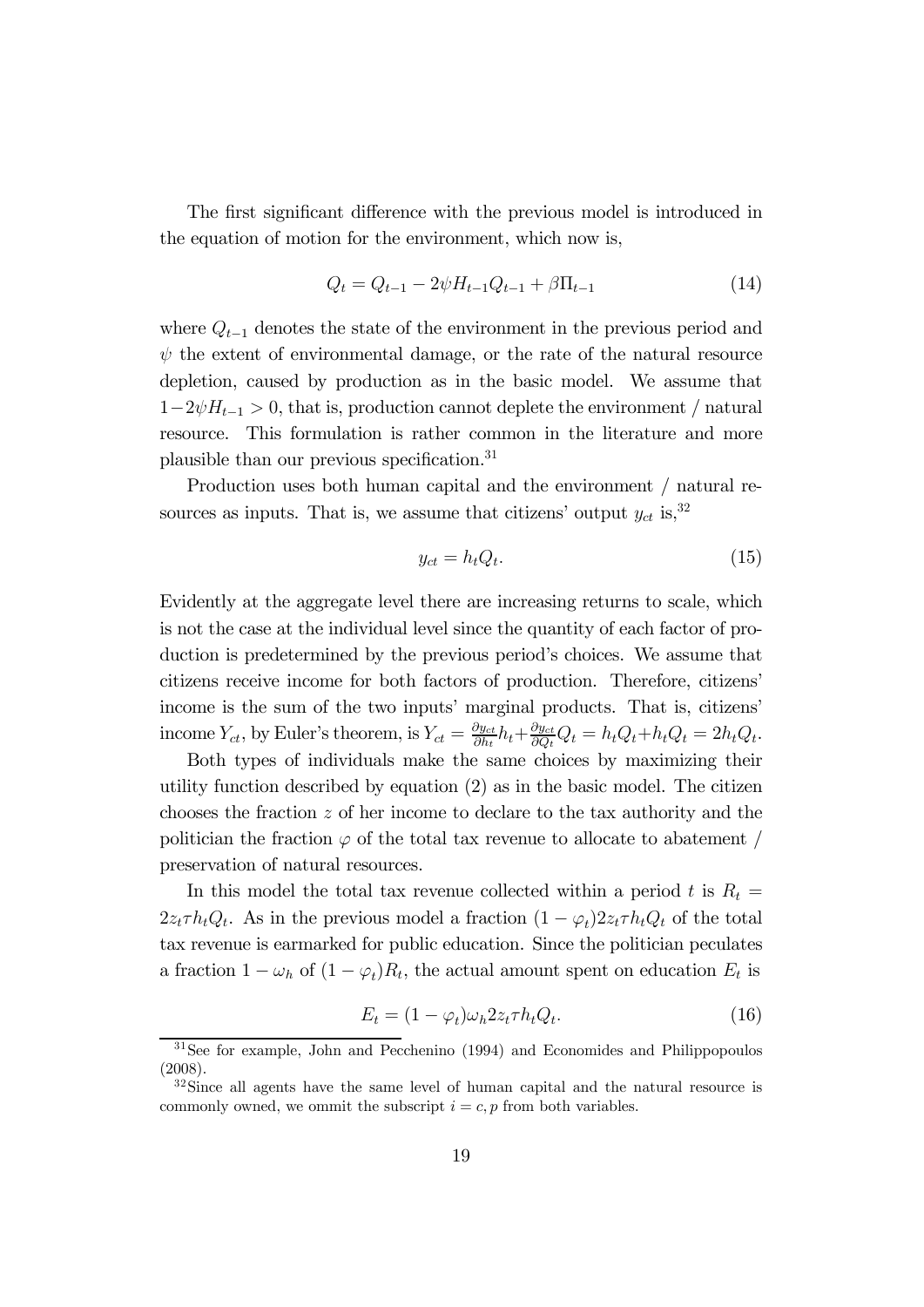The remaining fraction  $\varphi_t 2z_t \tau h_t Q_t$  of the collected revenue is earmarked for public abatement. The politician peculates a fraction  $1 - \omega_q$  of this sum, leaving  $\Pi_t$  to be spent on abatement

$$
\Pi_t = \varphi_t \omega_q z_t \tau 2h_t Q_t. \tag{17}
$$

Individual optimization decisions regarding  $z_t$  and  $\varphi_t$  affect the sum and the allocation of public spending between education and abatement and consequently the human capital and the state of the environment / natural resources enjoyed by the next generation.

### 3.2 Individual optimization

### Citizen

Citizens declare a fraction  $z_t$  of their income  $Y_{ct}$  to the tax authority and an amount  $\tau z_t h_t$  is paid as income tax. Hence, citizens' disposable income is  $(1-\tau)z_t2h_tQ_t + (1-z_t)2h_tQ_t = (1-z_t\tau)2h_tQ_t$ . The individual optimization problem solved by each citizen born in period  $t - 1$  is,

$$
\max_{c_{ct}, z_t} c_{ct}[h_{t+1}, +Q_{t+1}] \tag{18}
$$

subject to

$$
c_{ct} = (1 - z_t \tau) 2h_t Q_t ,
$$
  
\n
$$
c_{ct} \geq 0, \quad 1 \geq z_t \geq 0 ,
$$
\n
$$
(19)
$$

where h, Q, E and  $\Pi$  are determined by equations equations (13), (14) (16) and (17), taking  $\varphi_t$ ,  $H_t$  and  $Q_t$  as given.

Maximization yields the citizens' best response function,

$$
z_t = f(\varphi_t) = \frac{2H_tQ_t(A\omega_h - \varphi_t\Omega_T) - \Psi_n}{2\tau 2H_tQ_t(A\omega_h - \varphi_t\Omega_T)},
$$
\n(20)

where  $\Psi_n = Q_t + v - \psi 2H_tQ_t$ . Concavity holds since  $A\omega_h - \varphi_t \Omega_T > 0$ . Citizens' reaction function in (20) has similar characteristics as the one in the basic model (equation (9)). The slope of the citizen's reaction function is,  $\frac{\partial z_t}{\partial \varphi_t} = \frac{-\Psi_n \Omega_T}{2\tau 2H_tQ_t(A\omega_h - \varphi \Omega_T)^2}$ , with  $\frac{\partial^2 z_t}{(\partial \varphi_t)^2} = \frac{-\Psi_n \Omega_T^2}{2\tau 2H_tQ_t(A\omega_h - \varphi \Omega_T)^3} < 0$  since  $A\omega_h$  $\varphi_t \Omega_T > 0$ . Therefore, as in the basic model, the sign of citizen reaction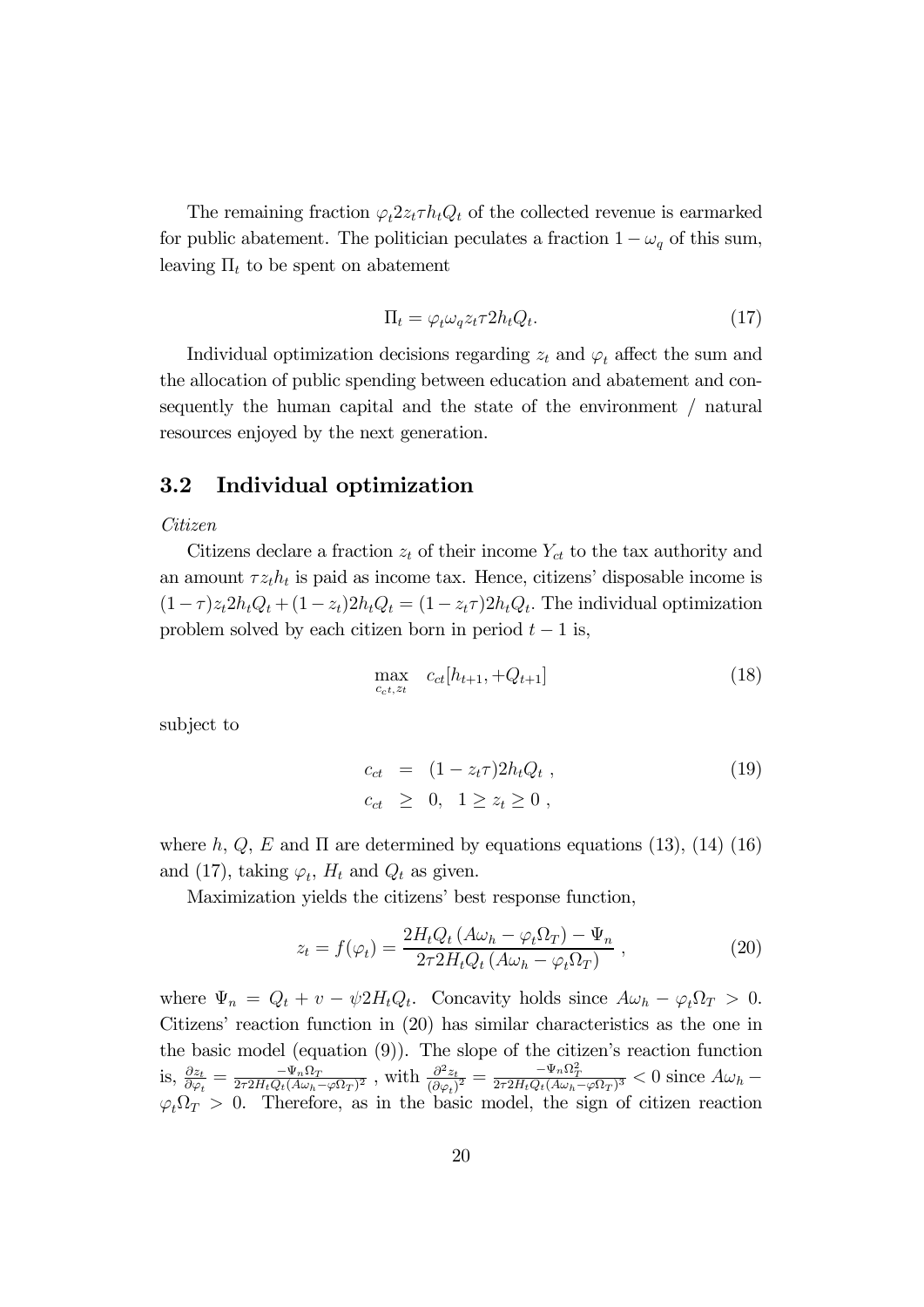function's slope depends on the sigh of the term  $\Omega_T$ . The intercept of citizen's reaction function is,  $z_{t|\varphi_t=0} = f(\varphi_t = 0) = \frac{2H_tQ_tA\omega_h-\Psi_n}{2\tau^2H_tQ_tA\omega_h}$ . For this to be less than unity requires that  $\tau > \frac{1}{2} - \frac{\Psi_n}{2H_tQ_t2A\omega_h}$ .

The main difference from the basic model is that in (20) the strategy of the citizen,  $z_t$ , depends not only the strategy of the politician,  $\varphi_t$ , but on the realized values of  $H_t$  and  $Q_t$ . The values of these terms evolve over time until the economy approaches a steady state (in case it exists) and therefore the optimal strategy differs among generations. However notice that at time t the values of  $H_t$  and  $Q_t$  have been already determined by the previous generation and therefore each generation treats them as exogenous.

Inspection of equation (20) reveals that an interior solution ( $0 < z < 1$ ) exists iff  $(2\tau - 1)2H_tQ_t(A\omega_h - \varphi_t\Omega_T) < \Psi_n < 2H_tQ_t(A\omega_h - \varphi_t\Omega_T)$ . A corner solution  $z_t = \min\{0, \frac{2H_tQ_tA\omega_h - \Psi_n}{2\tau 2H_tQ_tA\omega_h}\}\ (z_t = 1)$  will emerge if the rate of human capital transferred freely to the next generation,  $v$ , is sufficiently high (low), the rate of degradation of environmental quality,  $\psi$ , sufficiently low (high) and the rent reeking rates,  $(1 - \omega_h)$  and  $(1 - \omega_q)$ , sufficiently high. As in the basic model. for sufficiently high  $\tau$  ( $\tau < \frac{1}{2}$ ), the tax evasion rate is never zero, since  $z < 1$ .

Whenever an interior solution emerges, the tax evasion rate  $(1 - z_t)$  is negatively affected by the efficiency of the education system  $(A)$  and the abatement technology  $(\beta)$ , and positively affected by the rates of rent seeking  $(1 - \omega_h)$  and  $(1 - \omega_q)$  and the tax rate  $\tau$ .

### Politician

The politician's income is derived solely from peculation of tax revenues and is,  $[\varphi_t(1-\omega_q) + (1-\varphi_t)(1-\omega_h)]\tau z_t 2h_t Q_t$ . The politician's optimization problem is,

$$
\max_{c_{pt}, \mu_t} c_{pt}[h_{t+1}, +Q_{t+1}] \tag{21}
$$

subject to

$$
c_{pt} = [\varphi_t(1 - \omega_q) + (1 - \varphi_t)(1 - \omega_h)]\tau z_t 2h_t Q_t ,
$$
  
\n
$$
c_{pt} \geq 0, \quad 1 \geq \varphi_t \geq 0 ,
$$
\n
$$
(22)
$$

where h, Q, E and  $\Pi$  are determined by equations equations (13), (14) (16) and (17), taking  $\varphi_t$ ,  $H_t$  and  $Q_t$  as given.

Maximization of the politician's best response function yields,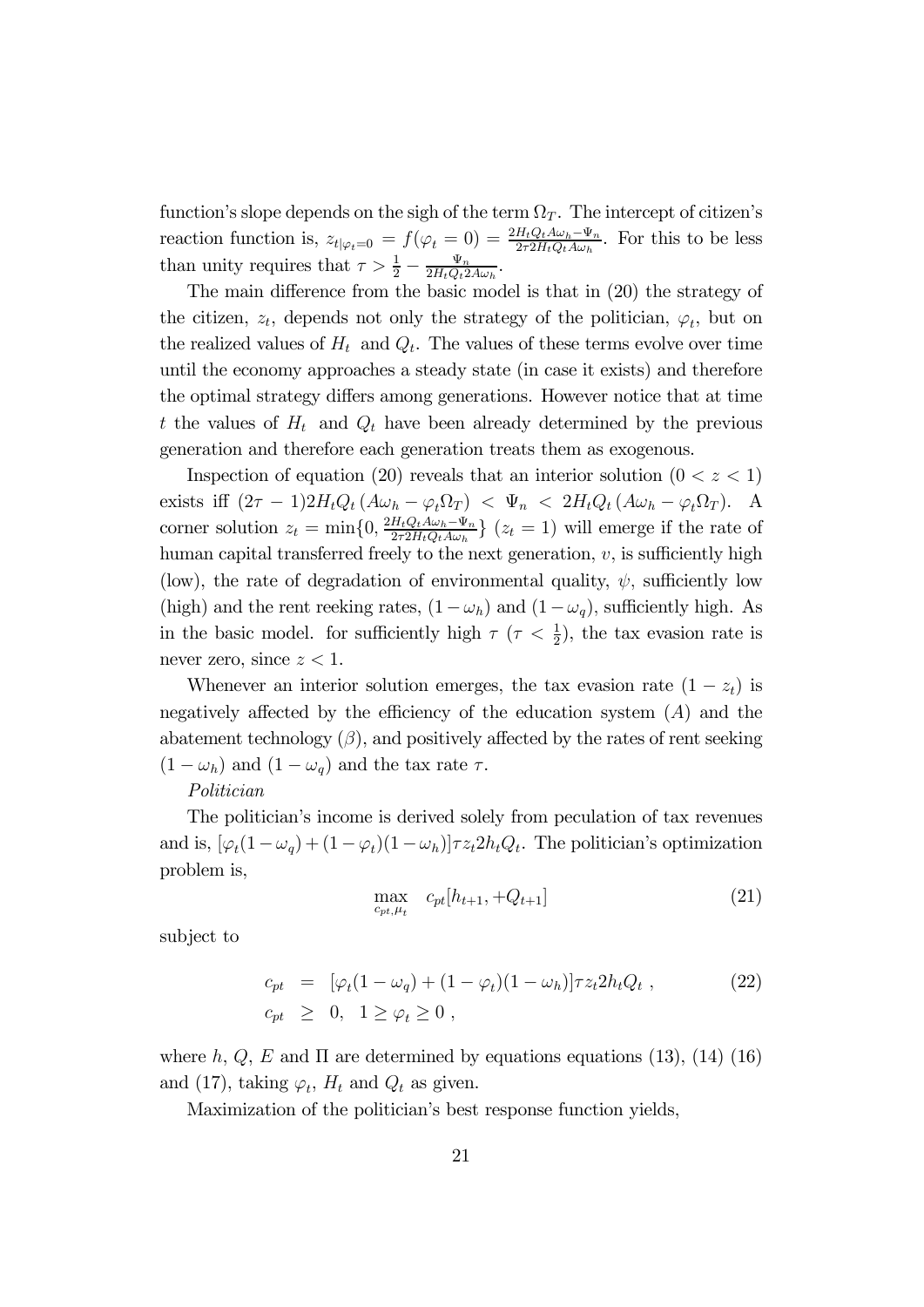$$
\varphi_t = g(z_t) = \frac{\Omega \Psi_n - \tau z_t X 2 H_t Q_t}{2 \tau z_t \Omega_T \Omega 2 H_t Q_t} = -\frac{X}{2 \Omega_T \Omega} + \frac{\Psi}{2 \tau z_t \Omega_T 2 H_t Q_t} ,\qquad (23)
$$

where  $X = (1 - \omega_h) \Omega_T - A \omega_h \Omega$ . Similar to the benchmark model, for concavity to hold we must have  $\Omega_T \Omega > 0$ . The slope of the politician's reaction function is,  $\frac{\partial \varphi_t}{\partial z_t} = \frac{-\Psi}{2\tau z_t^2 2H_tQ_t\Omega_T}$ , with  $\frac{\partial^2 \varphi_t}{(\partial z_t)^2} = \frac{\Psi}{4\tau z_t^3 2H_tQ_t\Omega_T}$ . The sign of reaction functions' slope depends on the sign of the term  $\Omega_T$ .

For interior solutions  $(0 < \varphi < 1)$  it is required that  $\tau z_t 2H_t Q_t \frac{X}{\Omega} < \Psi_n <$  $\tau z_t 2H_tQ_t \frac{2\Omega_T \Omega + X}{\Omega}$ . On the other hand, corner solutions of directing revenue to a unique policy ( $\varphi_t = 0$  and  $\varphi_t = 1$ , respectively) emerge depending on the values of  $\omega_h$ ,  $\omega_q$ . Moreover,  $\varphi_t$  is decreasing in A, and increasing in  $\beta$ . Similarly to the benchmark case the effect of tax rate on the allocation of revenue depends on the sign of  $A\omega_h - \beta\omega_q$  and the same goes for the effects of  $Q_0$ ,  $\psi$  and v. Specifically  $A\omega_h - \beta \omega_q \geq 0 \Longrightarrow \frac{\partial \varphi_t}{\partial \tau} \leq 0$ ,  $\frac{\partial \varphi_t}{\partial \psi} \leq 0$ ,  $\frac{\partial \varphi_t}{\partial Q_0} \geq 0$ and  $\frac{\partial \varphi_t}{\partial v} \geq 0$ . Overall we observe that despite the fact that our setting is more complex and realistic, in terms of reaction functions the two models make the same predictions. As was the case with the citizen reaction function, the politician's reaction function also depends on the realized values of  $H_t$  and  $Q_t$  which are predetermined by the previous generation and therefore each generation of politicians treats them as exogenous.

### Strategic Interactions

Strategic interaction in this setting are similar to the benchmark case. As we show above, the sign of both reaction functions' slope depends on the sign of the term  $\Omega_T$ . Analytically

*i)* 
$$
\Omega_T < 0 \implies \frac{\partial z_t}{\partial \varphi_t} > 0
$$
,  $\frac{\partial \varphi_t}{\partial z_t} > 0$  i.e., *Strategy Complements*  
*ii)*  $\Omega_T > 0 \implies \frac{\partial z_t}{\partial \varphi_t} < 0$ ,  $\frac{\partial \varphi_t}{\partial z_t} < 0$  *i.e. Strategy Substitutes*

The same discussion regarding the reaction functions, as in the previous section applies here as well. Even though the values of  $H_t$  and  $Q_t$  affect the magnitude of both the intercept and the slope of both reaction functions, they do not affect the direction of the interactions.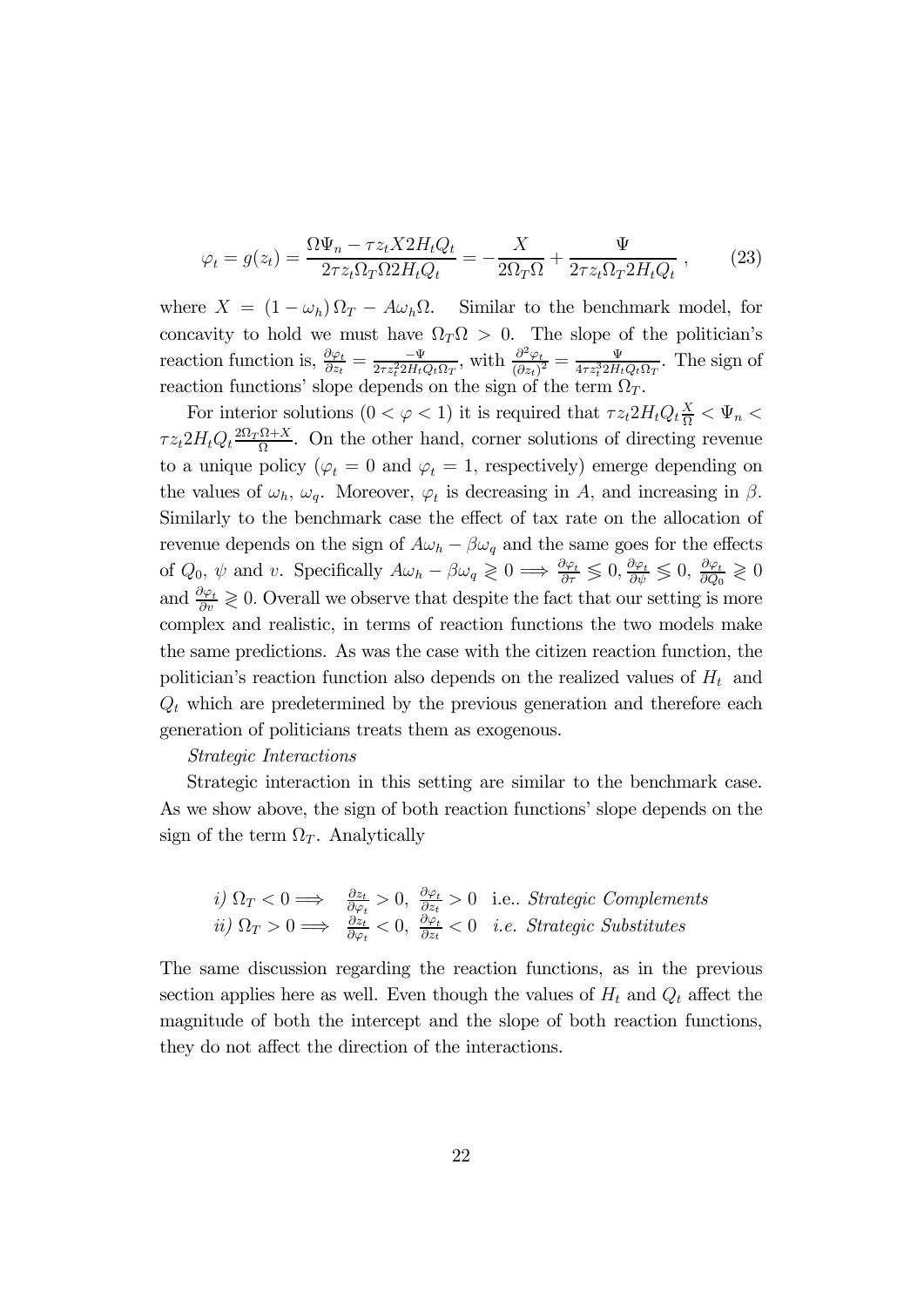### 3.3 Equilibrium

The definition of equilibrium remains the same in both models. However, the existence of equilibrium is more complicated in this model. Each group's individual optimization problem is well defined since its utility function is strictly concave and the budget constraint linear with respect to the relevant decision variable,  $z_t$  or  $\varphi_t$ . In Proposition 2 below, we prove the existence of a pair  $(z_t, \varphi_t)$  that satisfies Definition 1 in every period, for given values of  $H_t$  and  $Q_t$ . Given the existence of the equilibrium pair  $(z_t, \varphi_t)$ , we can easily establish the equilibrium values of  $H_t$  and  $Q_t$  and subsequently of the remaining variables, following Definition 1.

**Proposition 2** An equilibrium pair  $(z_t, \varphi_t)$  exists for given values of  $H_t$  and  $Q_t$ .

**Proof.** We must establish the existence of a pair  $(z_t, \varphi_t)$  that satisfies equations  $(20)$  and  $(23)$  simultaneously. For an arbitrary time period t, let  $z_t = f(\varphi_t, h_t, Q_t)$  denote the solution to each citizen's problem, as described by equation (20); for each value of the allocation rate  $\varphi_t$  there exists a unique value of the evasion rate  $z_t$ . Similarly, let  $\varphi_t = g(z_t, h_t, Q_t)$  denote the solution to each politician's problem, as described by equation (23). Note that both of these functions are continuous (see equations (20) and (23)). Thus, the composite function  $g \circ f$  from [0, 1] to [0, 1] is continuous and, by Brower's fixed point theorem, has a fixed point.  $\blacksquare$ 

Solving for the equilibrium values of the model we obtain,  $33$ 

$$
z_1^* = \min\{0, \frac{2H_tQ_tA\omega_h - \Psi_n}{2\tau^2 H_tQ_tA\omega_h}\} \qquad \varphi_1^* = 0
$$
  
\n
$$
z_2^* = f^2(h_t, Q_t) \qquad \varphi_2^* = g^2(h_t, Q_t)
$$
  
\n
$$
z_3^* = f^3(h_t, Q_t) \qquad \varphi_3^* = g^3(h_t, Q_t)
$$
\n(24)

Therefore in terms of strategies there always exists an equilibrium for given values of  $h_t$  and  $Q_t$ . Since however there is a law of motion describing how these two variables evolve, there will be different equilibrium values in each period for  $z_t$  and  $\varphi_t$  unless the system approaches a steady state. The dynamics of the model are analyzed in the following subsection.

<sup>33</sup>We omit analytical expression due to their complexity.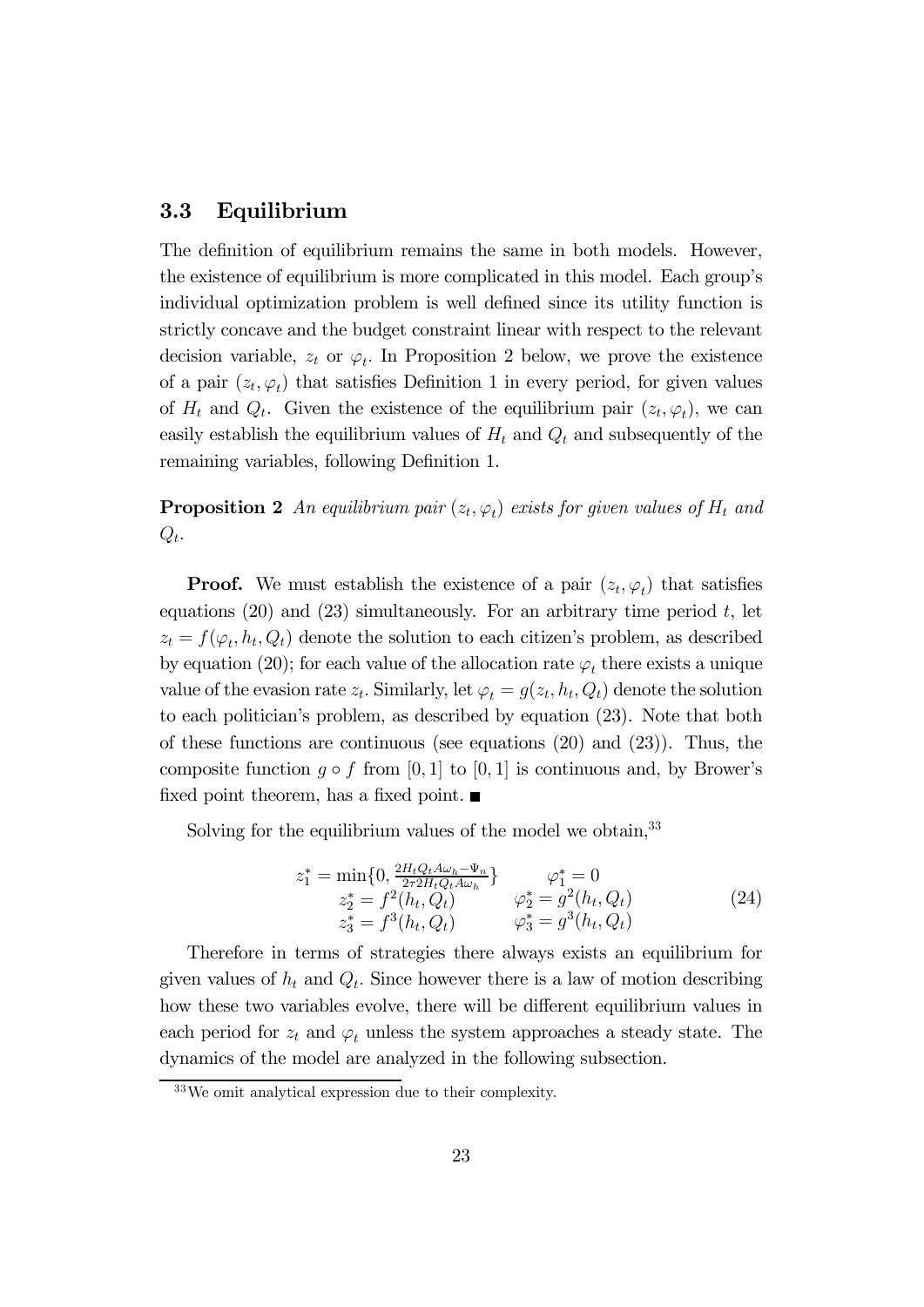### 3.4 Dynamic behavior of the system of difference equations

As noted above the stable solutions of the model (if all three are valid) are  $(z_1^*, \varphi_1^*)$  and  $(z_3^*, \varphi_3^*)$  using best reply dynamics. Since the set  $(z_1^*, \varphi_1^*)$ represents a trivial equilibrium of full corruption we will focus on the lowcorruption equilibrium  $(z_3^*, \varphi_3^*)$ . Replacing the equilibrium values for  $(z_3^*, \varphi_3^*)$ from equation  $(24)$  into equations.  $(13)$ ,  $(14)$  we obtain the following system of two autonomous non-linear first order difference equations

$$
h_{t+1} = F(h_t, Q_t) ,
$$
  

$$
Q_{t+1} = G(h_t, Q_t) ,
$$

where  $Q_o$  and  $h_0$  denote the initial values for  $h_t$  and  $Q_t$  and are exogenously given. The dynamics of the system are too complex to be analytically studied. Still though we can describe analytically and numerically the kind of solution that is desirable in order for our model to be meaningful.

In order to approximate the dynamics of our benchmark model, i.e. a set of equilibrium values for  $(z_t, \varphi_t)$  that remain unchanged in every period, our system of difference equations must reach a steady state. Therefore we first assume that the dynamic system has steady-state equilibrium  $(\bar{h}, \bar{Q})$ . Namely,  $\exists (h, Q)$  such that

$$
\begin{array}{rcl} \bar{h} & = & F(\bar{h},\bar{Q}) \ , \\ \bar{Q} & = & G(\bar{h},\bar{Q}) \ . \end{array}
$$

A Taylor expansion of the system around the steady state values  $(\bar{h}, \bar{Q})$ , yields:

$$
h_{t+1} = F(h_t, Q_t)
$$
  
=  $F(\bar{h}) + F_h(\bar{h}, \bar{Q})(h_t - \bar{h}) + F_Q(\bar{h}, \bar{Q})(Q_t - \bar{Q}) + R_1 + R_2,$  (25)

$$
Q_{t+1} = G(h_t, Q_t)
$$
  
=  $G(\bar{Q}) + G_h(\bar{h}, \bar{Q})(h_t - \bar{h}) + G_Q(\bar{h}, \bar{Q})(Q_t - \bar{Q}) + R_1 + R_2,$  (26)

where  $F_h(\bar{h}, \bar{Q})$  and  $G_h(\bar{h}, \bar{Q})$  are the partial derivatives of the functions  $F(h_t, Q_t)$  and  $G(h_t, Q_t)$  evaluated at  $(\bar{h}, \bar{Q})$  and  $R_1$  and  $R_2$  are the error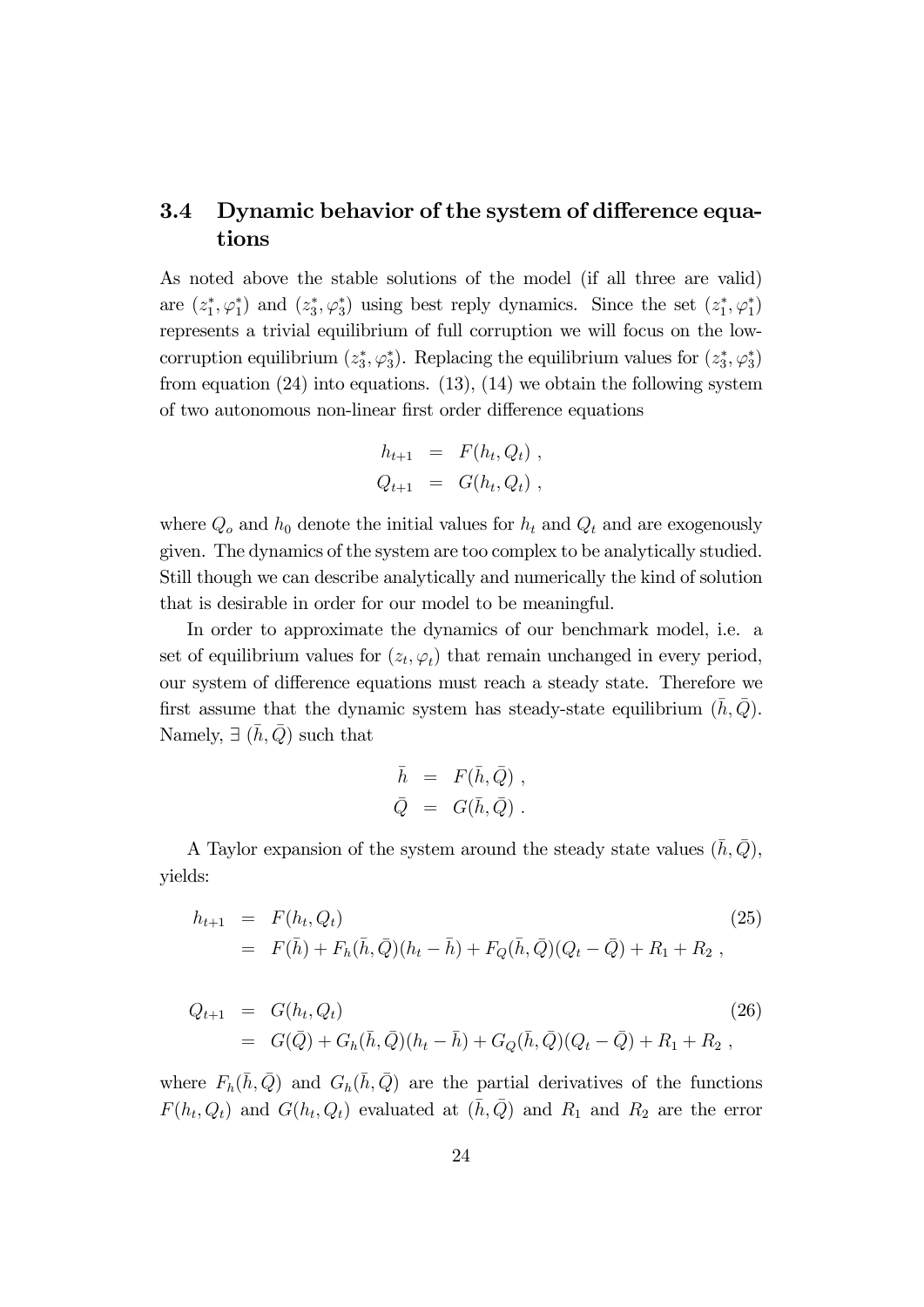terms which are very small in the neighborhood of  $(\bar{h}, \bar{Q})$  and have little influence on the behavior of the system. Thus, the non-linear system is been approximated, locally (around the steady-state equilibrium) by the linear system:

$$
\begin{bmatrix} h_{t+1} \\ Q_{t+1} \end{bmatrix} = \begin{bmatrix} F(\bar{h}) \\ G(\bar{Q}) \end{bmatrix} + \begin{bmatrix} F_h(\bar{h}, \bar{Q}) & F_Q(\bar{h}, \bar{Q}) \\ G_h(\bar{h}, \bar{Q}) & G_Q(\bar{h}, \bar{Q}) \end{bmatrix} \begin{bmatrix} h_t - \bar{h} \\ Q_t - \bar{Q} \end{bmatrix} ,
$$

where,

$$
J(\bar{h}, \bar{Q}) = \begin{bmatrix} F_h(\bar{h}, \bar{Q}) & F_Q(\bar{h}, \bar{Q}) \\ G_h(\bar{h}, \bar{Q}) & G_Q(\bar{h}, \bar{Q}) \end{bmatrix} ,
$$
 (27)

is the Jacobian matrix evaluated at the steady-state equilibrium.

If all eigenvalues of  $J(\bar{h}, \bar{Q})$  have moduli strictly less than 1,  $(\bar{h}, \bar{Q})$  is asymptotically stable (a sink). If at least one eigenvalue of  $J(\bar{h}, \bar{Q})$  has modulus greater than 1, then  $(h, \overline{Q})$  is unstable (a source). If the eigenvalues of  $J(h, Q)$  are all inside the unit circle, but at least one is on the boundary (has modulus 1), then  $(\bar{h}, \bar{Q})$  may be stable, asymptotically stable or unstable. Therefore we take the following steps:

i) Test whether our system approaches the steady state  $(\bar{h}, \bar{Q})$ .

ii) For this steady state to be a feasible solution, the dynamics of the system must satisfy the limitations of the model, namely concavity and the implied values  $\bar{z} \leq 1$ ,  $\bar{\varphi} \leq 1$ . Second the dynamics of the system must be characterized by stability, i.e. the eigenvalues must be inside the unit circle.

If the above restrictions hold, then we are fully able to describe the behavior of the equilibrium values of  $(z^*, \varphi^*)$  in every period of the model up to the steady state. Why is it important to have a stable steady state? Because if the system is unstable, then  $h_t$  and  $Q_t$  grow without limits and taking into account that  $\frac{\partial z^*}{\partial h_t} > 0$ ,  $\frac{\partial z^*}{\partial q_t} > 0$  this implies that as  $h_t$  and  $Q_t$  grow without bound the same will hold for  $z_t$  which will eventually become equal to unity.

### 4 Numerical approximations

The model in Section 3 closely follows the benchmark model up to the point were we obtain the reaction functions. However due to occurring system of non-linear difference equations it quickly becomes rather complicated. Therefore we will make some numerical calculations illustrating our results. In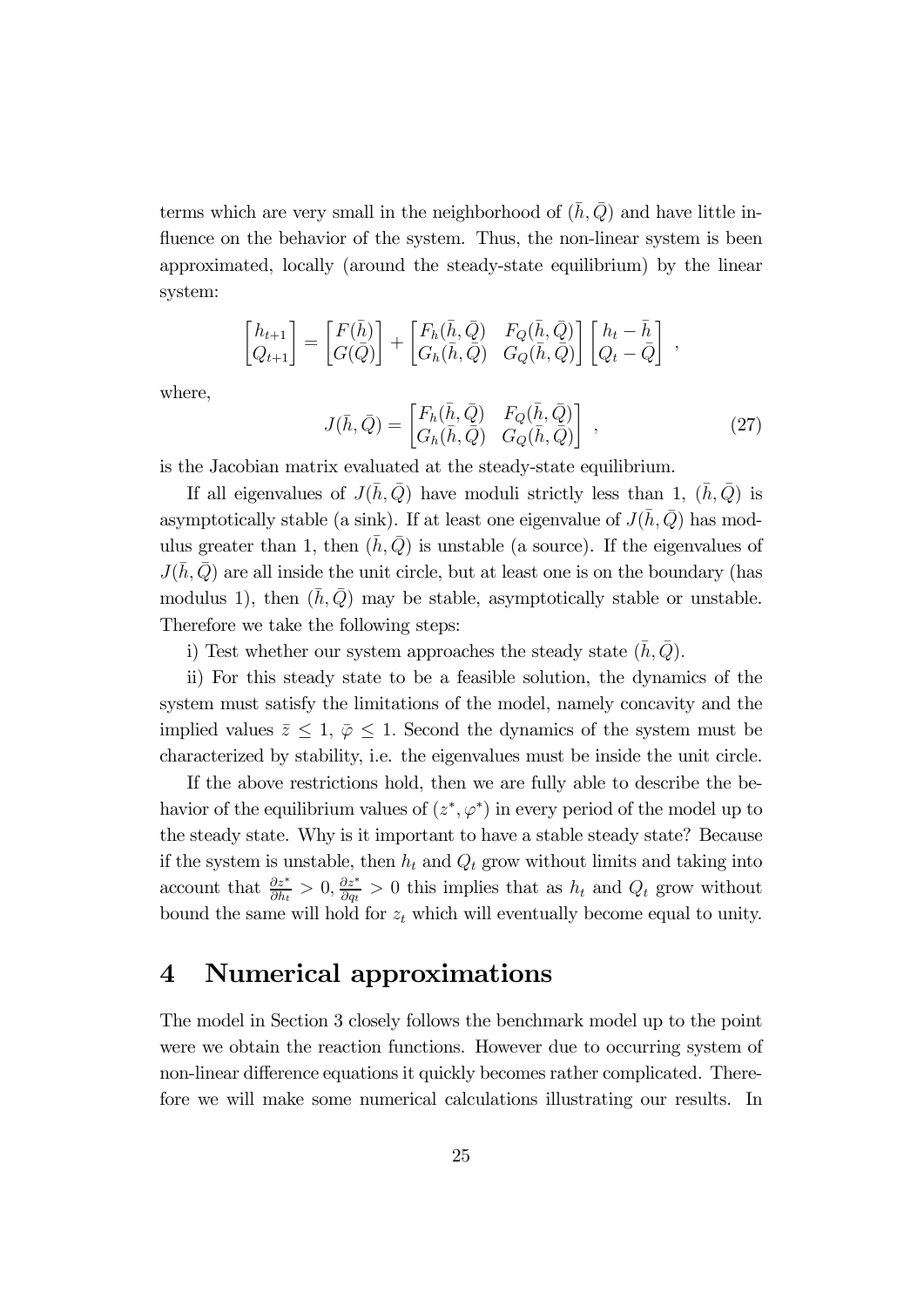order to highlight the similarities between the models in Sections 3 and 4, we simulate the benchmark model as well and we present the results graphically. In what follows we will shortly describe the procedure followed to obtain our equilibrium values in the natural resources model.

As became evident from the analysis of both models, the term driving most of the results is  $A\omega_h-\beta\omega_q$  which defines the type of strategic interaction between the two groups of agents. Therefore we assume a wide range of parameters for the variables A,  $\beta$ ,  $\omega_h$ ,  $\omega_q$  and we also let  $\tau$  vary in order to derive some comparative statics results with respect to policy implications.

Since the model is an abstract characterization of reality, it is difficult to choose realistic parameter values. Still though with respect to tax evasion there is some evidence that in the Western developed countries the rates of tax evasion are estimated around 5%-25% of potential tax revenue (Feige (1989), Pyle (1989) and Thomas (1992)) while for developing countries higher rates may prevail (Tanzi and Shome (1994)). For the year 1988 in the US, the TCMP has estimated that only 53% of the population has paid its taxes correctly. Of course non compliance does not apply to all these cases, since a 7% has overpaid its taxes while a part of the remaining 40% has underpaid due to errors that result from the complicated procedure involved. According to Fanzoni (1998) the federal income tax gap of the US had been estimated for 1998 at 17%.

Concerning the values of  $\omega_h$  and  $\omega_q$  there is much evidence that different allocations of public budget are associated with different rent-seeking rates. Mauro (1998) finds evidence that public expenditure on high-technology goods is associated with higher rent-seeking due to low detectability and the same goes for military expenditure. On the other hand, education and health sectors involve more transparent expenditure and are thus associated with lower rent-seeking rates. The literature on rent-seeking, estimates the social waste corruption imposes in each sector. Specifically, increases by one unit in perceived corruption (in the BI Index), reduce spending by 0.1-0.5% depending on the sector.<sup>34</sup> Even though this is a different measure, an attempt to associate these rates with  $\omega_h$  and  $\omega_q$ , would imply a rate of 0.5%-0.25%

<sup>34</sup>Hessami (2010) estimates this reduction to be 0.4% for the health and 0.05% for the environmental protection sector. Mauro (1998) estimated a 0.6% reduction for the education sector.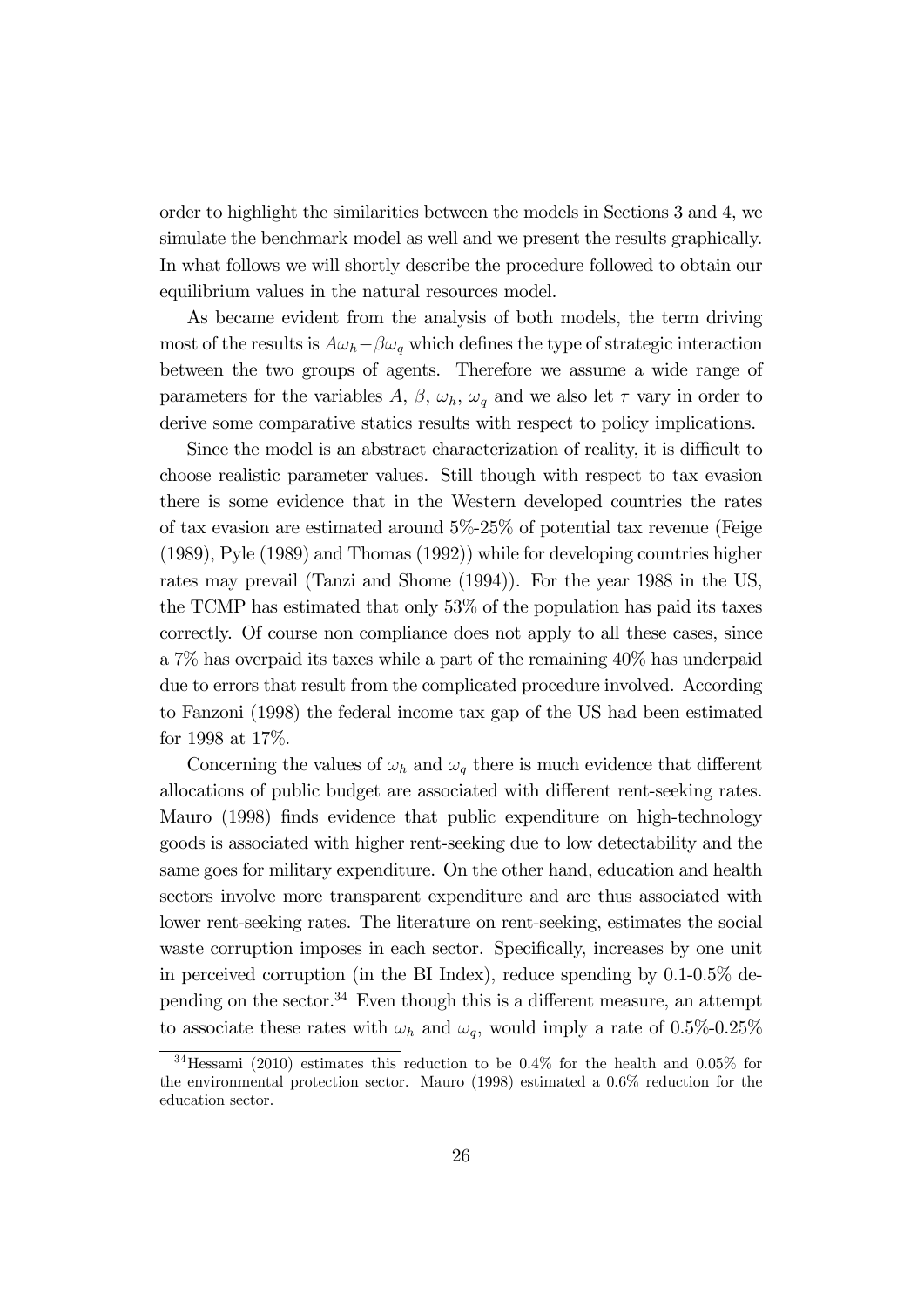depending on how corrupt a country is according to the BI Index. Tax rates vary between 0.25-0.55.

As far as the parameters A and  $\beta$  are concerned it is hard to define which range of values would be plausible and we will therefore focus on their relative value as implied by our model, namely  $A > 0$ ,  $\beta > 0$  and  $A\omega_h < \beta\omega_q$  for strategic complementarity, the case we analyze. For the value of  $v$  there is also no evidence, still though it is easy to assume that it will take rather small values, well below unity (see for example Ceroni (2001) takes values of v as low as  $v = 0.2$ ).

After defining the range of parameter values, we also imposed the restrictions mentioned earlier, namely concavity, strategic complementarity and an asymptotically stable steady state. A number of feasible steady states occur implying different kinds of equilibria. Figure 2 illustrates a numerical example of the natural resources economy.



Figure 2: Numerical Reaction Functions: The parameter values are  $A = 3$ ,  $\beta = 8, \omega_h = 0.7, \omega_q = 0.85, \tau = 0.35, v = 0.025, \psi = 0.5.$ 

Figure 2 closely resembles Figure 1, illustrating the similarities between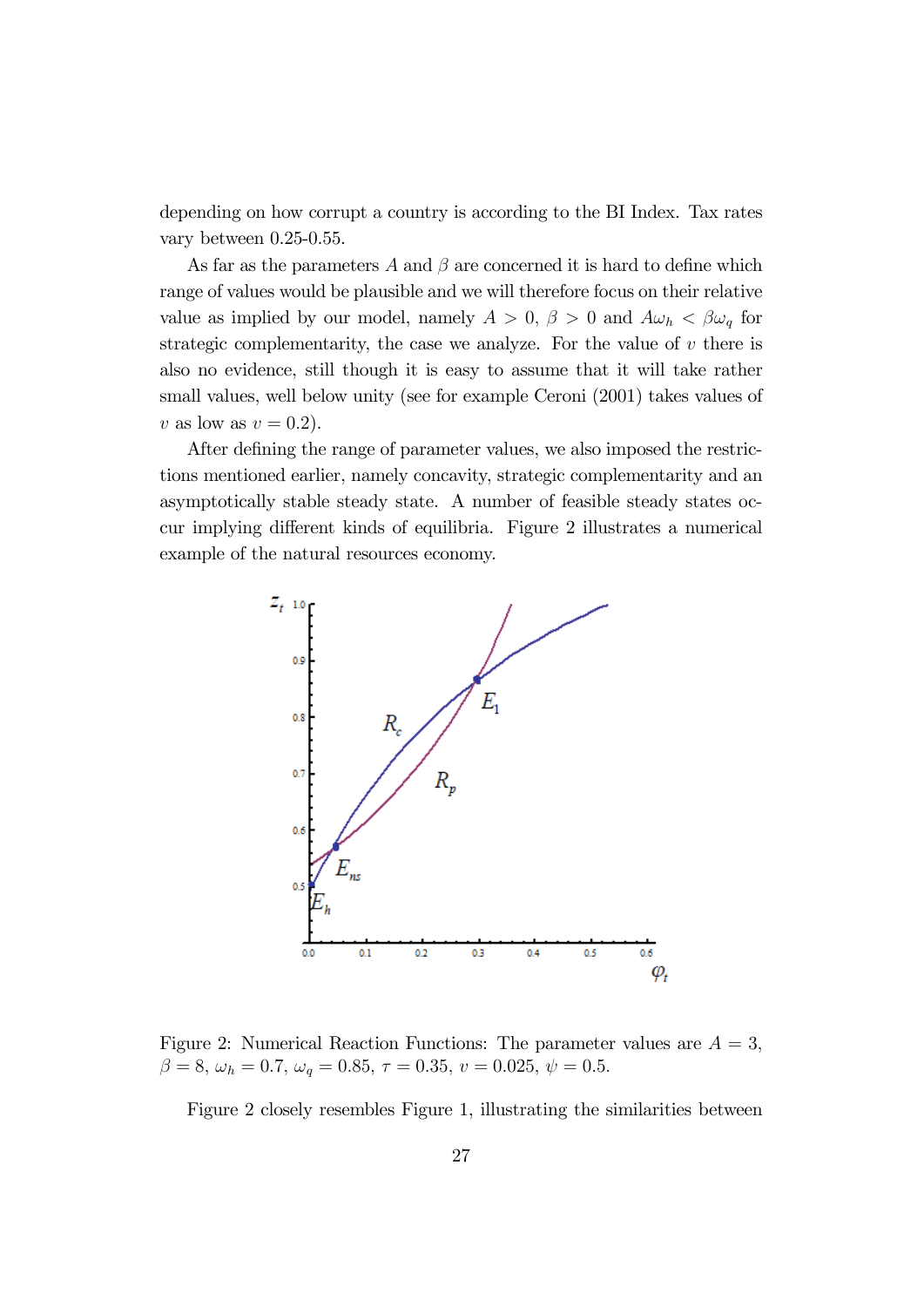the two models. Interestingly the stable equilibrium denoted  $E_1$  is given by  $(z^*, \varphi^*) = (0.82, 0.25)$ . It is hard to comment on the value of  $\varphi^*$  due to the duality of the model with respect to the allocation of budget, still though we observe that  $z^*$  can take quite realistic values.



Figure 3: Numerical Reaction Functions: The parameter values are  $A = 3$ ,  $\beta = 8, \omega_h = 0.7, \omega_q = 0.85, \tau = 0.35, v = 0.025, \psi = 0.5, Q_0 = 1.85$ 

Plotting the benchmark economy when using the same parameter values in Figure 3 we observe that we obtain quite similar results. The stable equilibrium denoted  $E_1$  is given by  $(z^*, \varphi^*) = (0.86, 0.29)$  therefore indicating that the two models are very close even with respect to the occurring equilibria.

# 5 Conclusions

The detrimental effects of corruption are evident and prevalent in most societies. The problem aggravates when corruption feeds itself or to put it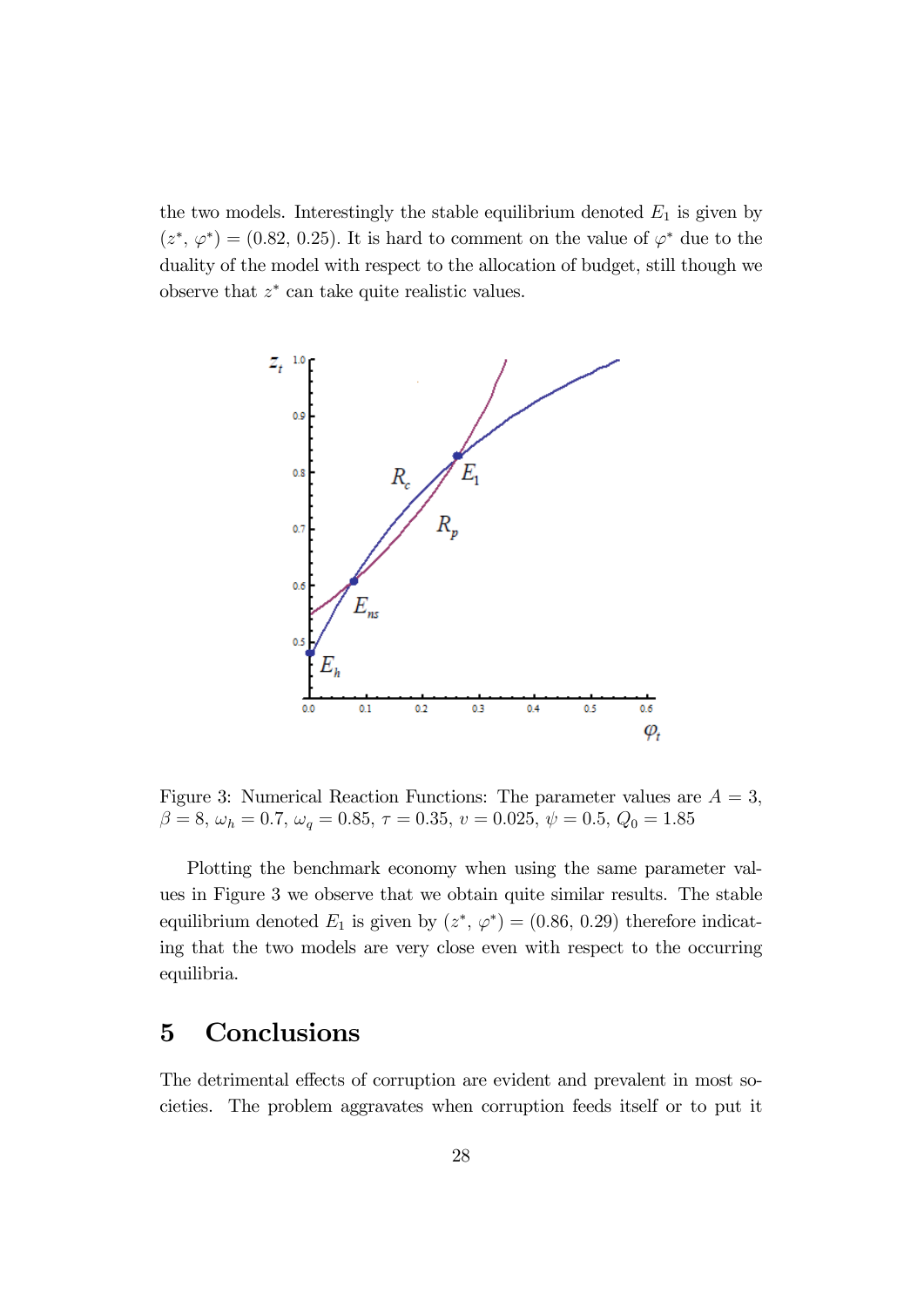differently when "corruption corrupts". In a simple setting with two public goods, public education and environmental protection, and two groups of agents, politicians and citizens, we find that when one group is corrupt it urges the other group to behave in a corrupt manner as well. This reduces not only the total tax revenue, due to increased tax evasion on the part of citizens, but also reduces the part of the budget allocated to the rent seeking activity. Is this good or bad news for environmental quality? The answer depends on whether environmental policy is a pretext for corrupt politicians to increase their rent seeking or whether abatement policy practically aims at the improvement of environmental quality and involves transparent expenditures.

Given that corruption is a significant problem in many developing but also, to a different extent, in some developed countries, we believe that further study in this field is appropriate. There are a number of extensions that could enrich our framework and yield further and more policy relevant results. For example, it could be quite interesting to assume two sources of tax revenues, income and environmental tax, and examine whether setting different tax levels could decrease corruption. It will also be interesting to endogenize the selection of tax level(s) by assuming two levels of political decision making. The sequence of the moves by the different types of agents could also be important and worth exploring. Finally, the effect of introducing monitoring and enforcement on the actions of both types of agents should also be examined.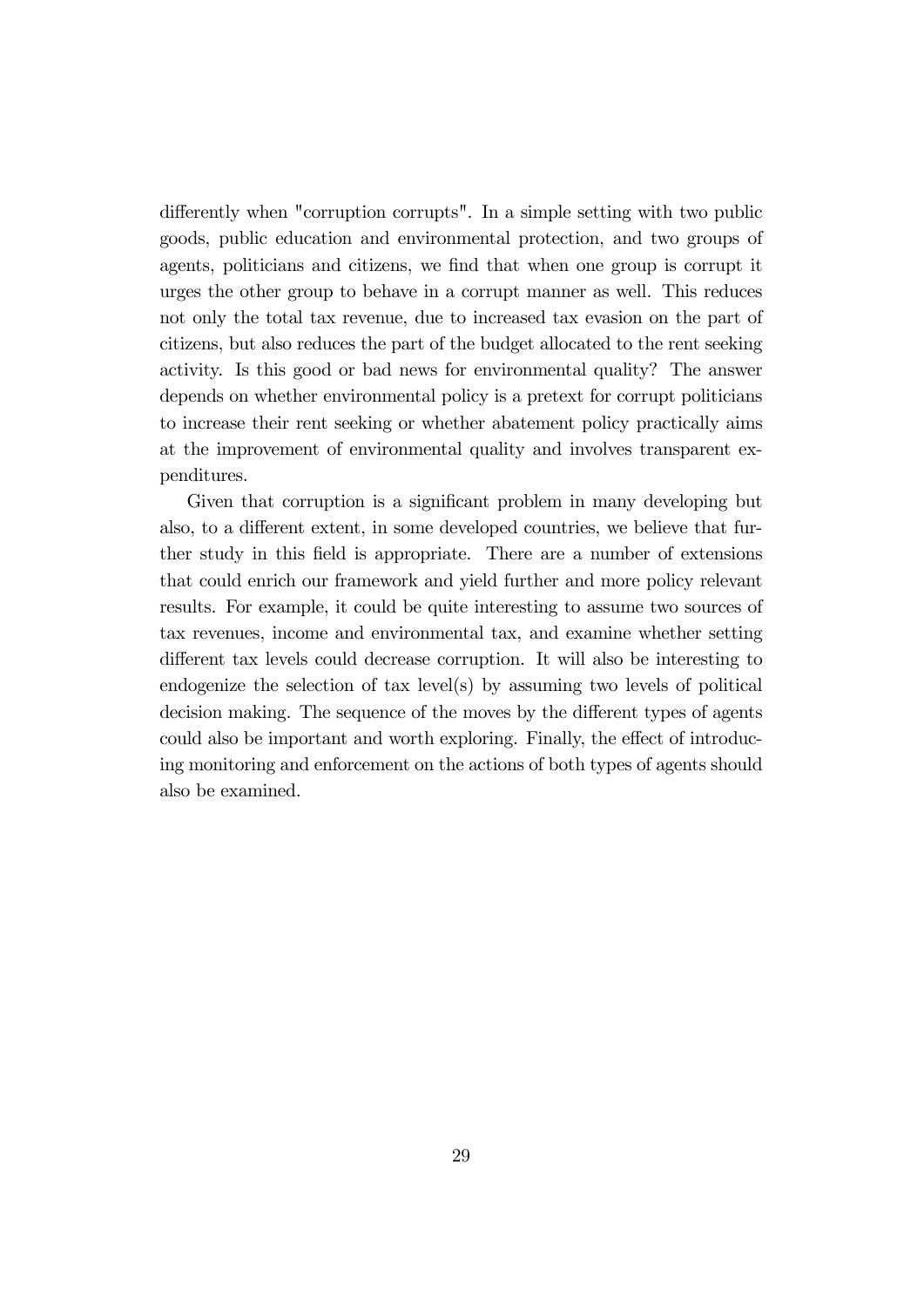# References

- [1] Aidt, T., 2003. Economic Analysis of corruption: A survey. The Economic Journal, 113, 632-652.
- [2] Alm, J., Jackson, B. R., and McKee, M., 1992. Estimating the taxpayer compliance with experimental data. National Tax Journal, 45, 107-114.
- [3] Alm, J., Mc Clelandand, G. H., and Schulze, W.D., 1992. Why do people pay taxes? Journal of Public Economics, 48, 21-38.
- [4] Andvig, J.C. and Moene, K.O., 1990. How corruption may corrupt. Journal of Economic Behavior and Organization, 13, 63-76.
- [5] Baland, J.-M., Francois, P., 2000. rent seeking and resource booms. Journal of Development Economics 61, 527—542.
- [6] Bhattacharyya, S., Hodler, R., 2009. Natural resources, democracy and corruption. OxCarre Research Paper 2009-20.
- [7] Ceroni, C.B., 2001. Poverty traps and human capital accumulation. Economica, 68, 203-219.
- [8] Chiang, A. C., 1999. Fundamental Methods of Mathematical Economics. McGraw-Hill.
- [9] Cooper, R., and John, A., 1998. Coordinating coordination failures in Keynesian models. The Quarterly Journal of Economics, 103, 441-464.
- [10] Collier, P., Hoeffler, A., 2009. Testing the neocon agenda: democracy in resource-rich societies. European Economic Review 53, 293—308.
- [11] Cropper, M. L., Evans, W. N., Berard, S.J., Ducla-Soares, M. M.and Portney, P. R., 1992. The Determinants of pesticide regulation: A statistical analysis of EPA decision making. Journal of Political Economy, 100, 175-97.
- [12] Delavallade, C., 2006. Corruption and distribution of public spending in developing countries. Journal of Economics and Finance 30, 222-239.
- [13] De Gregorio, J. and Kim, S., 2000. Credit markets with differences in abilities: Education, distribution, and growth. International Economic Review, 41, 579-607.
- [14] Economides, G. and Philippopoulos, A., 2008. Growth enhancing policy is the means to sustain the environment. Review of Economic Dynamics, 11, 207-219.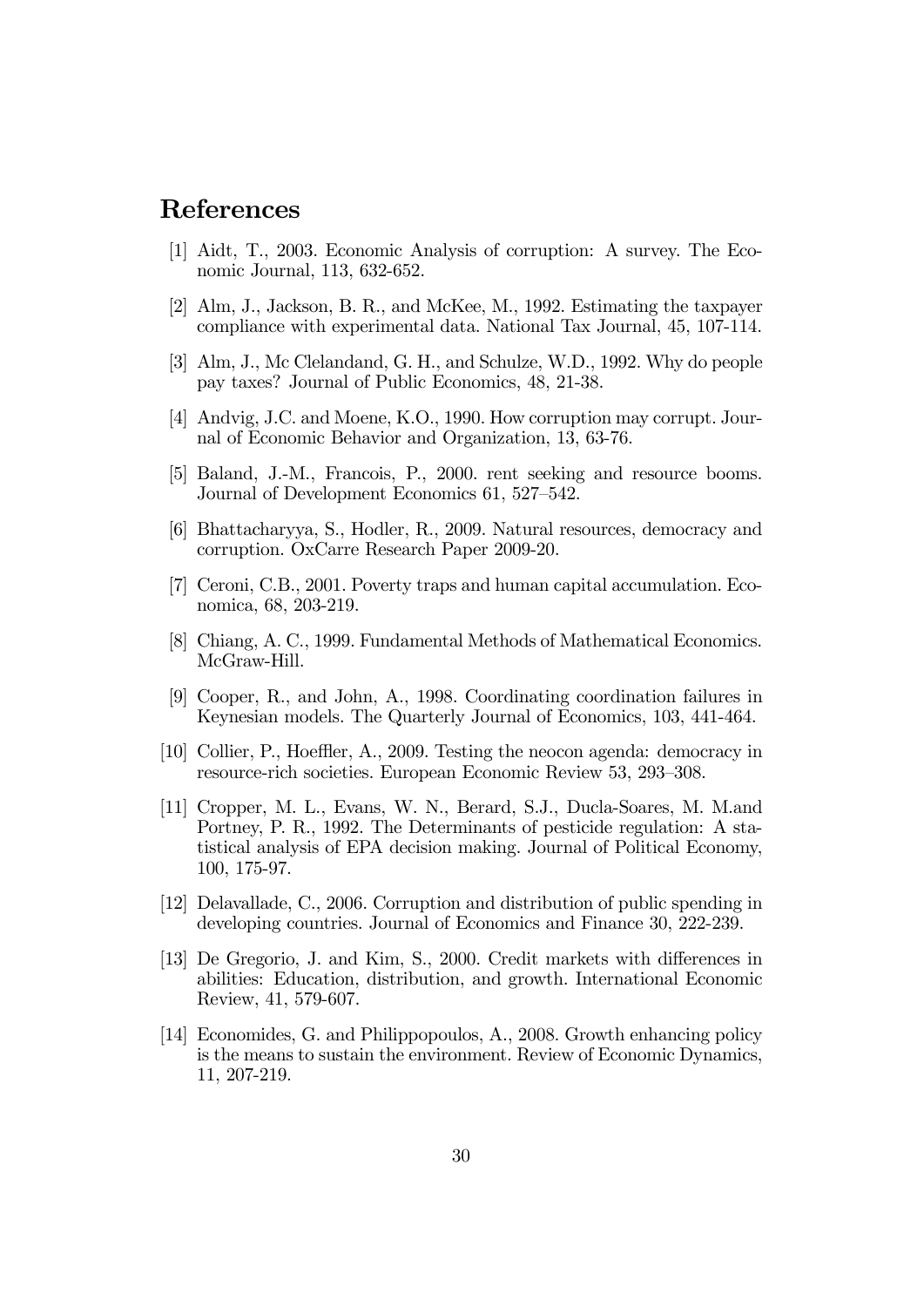- [15] Feige, E.L., 1989. The Underground economies. Tax evasion and information distortion. Cambridge, Cambridge University Press.
- [16] Fortin, B., Lacroix, G. and Villeval, M.C., 2004. Tax evasion and social interactions. IZA Discussion Paper No.1359.
- [17] Franzoni, L.A., 1998. Independent auditors as fiscal gatekeepers. International Review of Law and Economics, 18, 365-384.
- [18] Fredriksson, P.G. and Millimet, D.L., 2000. Bureaucratic corruption and environmental policy: Theory and evidence from the United States.Mimeo.
- [19] Fredriksson, P. G., List, J. A., and Millimet, D. L., 2003. Bureaucratic corruption, environmental policy and inbound US FDI: theory and evidence. Journal of Public Economics, 87, 1407-1430.
- [20] Gupta, S., Sharan R., and de Mello L., 2000. Corruption and Military Spending." IMF working papers 00/23, International Monetary Fund.
- [21] Helland, E.A., 1998. The enforcement of pollution control laws: Inspections, violations, and self-reporting. Review of Economics and Statistics, 80, 141—153.
- [22] Hessami, Z., 2010. Corruption and the composition of public expenditures: Evidence from OECD countries. MPRA Paper 25945.
- [23] Hodler, R., 2006. The curse of natural resources in fractionalized countries. European Economic Review 50, 1367—1386.
- [24] Isham, J., Pritchett, L., Woolcock, M., and Busby, G., 2005. The varieties of resource experience: Natural resource export structures and the political economy of economic growth. World Bank Economic Review 19, 141—174.
- [25] John, A., and Pecchenino, R., 1994. An overlapping generations model of growth and the environment. The Economic Journal 104, 427, 1393— 1410.
- [26] Lane, P.R., and Tornell, A., 1996. Power, growth and the voracity effect. Journal of Economic Growth 1, 213—241.
- [27] Leite, C., and Weidmann, J., 2002. Does mother nature corrupt? Natural resources, corruption, and economic growth. In: Abed, G., Gupta, S.(Eds.), Governance, Corruption and Economic Performance, IMF, 159—196.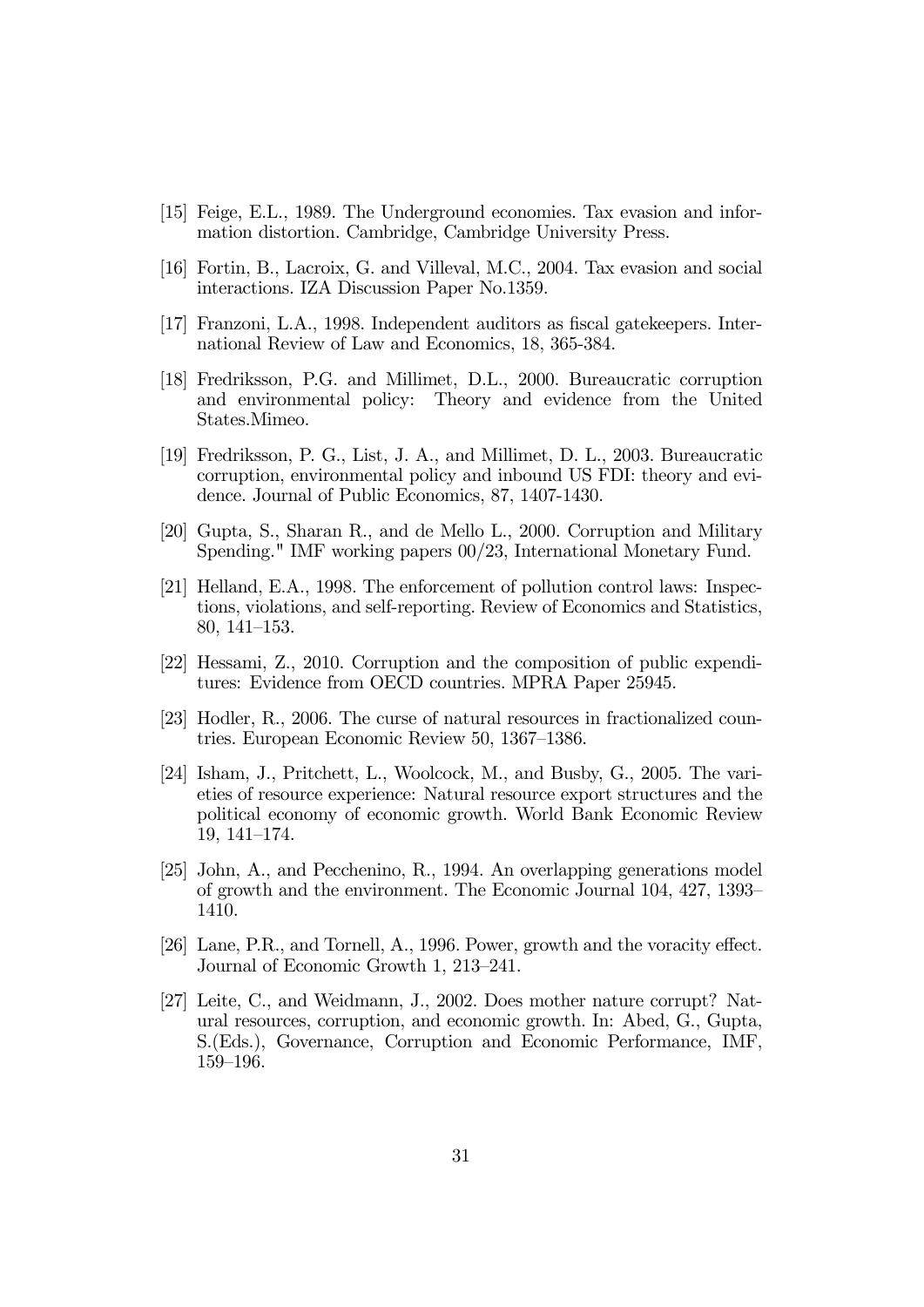- [28] Litina, A., and Palivos, T., 2010. Corruption and Tax Evasion in a the Presence of a Publicly Provided Good. University of Macedonia Working Paper Series.
- [29] Lopez, R., and Mitra, S., 2000. Corruption, pollution and the Kuznets environment curve. Journal of Environmental Economics and Management, 40, 137-150.
- [30] Mauro, P., 1998. Corruption and the composition of government expenditure. Journal of Public Economics, 69(2), 263-279.
- [31] Mehlum, H., Moene, K., and Torvik, R., 2006. Institutions and the resource curse. Economic Journal, 116, 1—20.
- [32] Pashigian, P., 1985. Environmental regulation: Whose self-interests are being protected?. Economic Inquiry, 23, 551-84.
- [33] Pyle, D. J.,1989. Tax evasion and the black economy. The Macmillan Press, London.
- [34] Randon, E., 2009. Multiple equilibria with externalities. Discussion Papers 04/09, Department of Economics, University of York.
- [35] Reinikka, R., and Svensson, J., 2005. Fighting corruption to improve schooling: Evidence from a newspaper campaign in Uganda. Journal of the European Economic Association, 3, 259-267.
- [36] Sala-i-Martin, X. and Subramanian, A., 2003. Addressing the natural resource curse: An illustration from Nigeria. NBER Working Paper 9804.
- [37] Scholz, J. T. and Lubell, M., 1998. Trust and taxpayers: Testing the heuristic approach to collective action. American Journal of Political Science, 42, 398-417.
- [38] Spicer, M. and Becker, L.A., 1980. Fiscal inequity and tax evasion: An experimental approach. National Tax Journal, 33, 171-175.
- [39] Tanzi, V. and Davoodi, H., 2000. Corruption, growth and public Finances. IMF Working Paper.
- [40] Tanzi, V. and Davoodi, H., 1997. Corruption, public investment, and growth. IMF Working Paper.
- [41] Tanzi, V. and Shome, P., 1994. A primer on tax evasion. Bulletin for International Fiscal Documentation, 48, 328-337.
- [42] Thomas, J. J., 1992. Informal economic activity. LSE Handbooks in Economics, London: Harvester Wheatsheaf.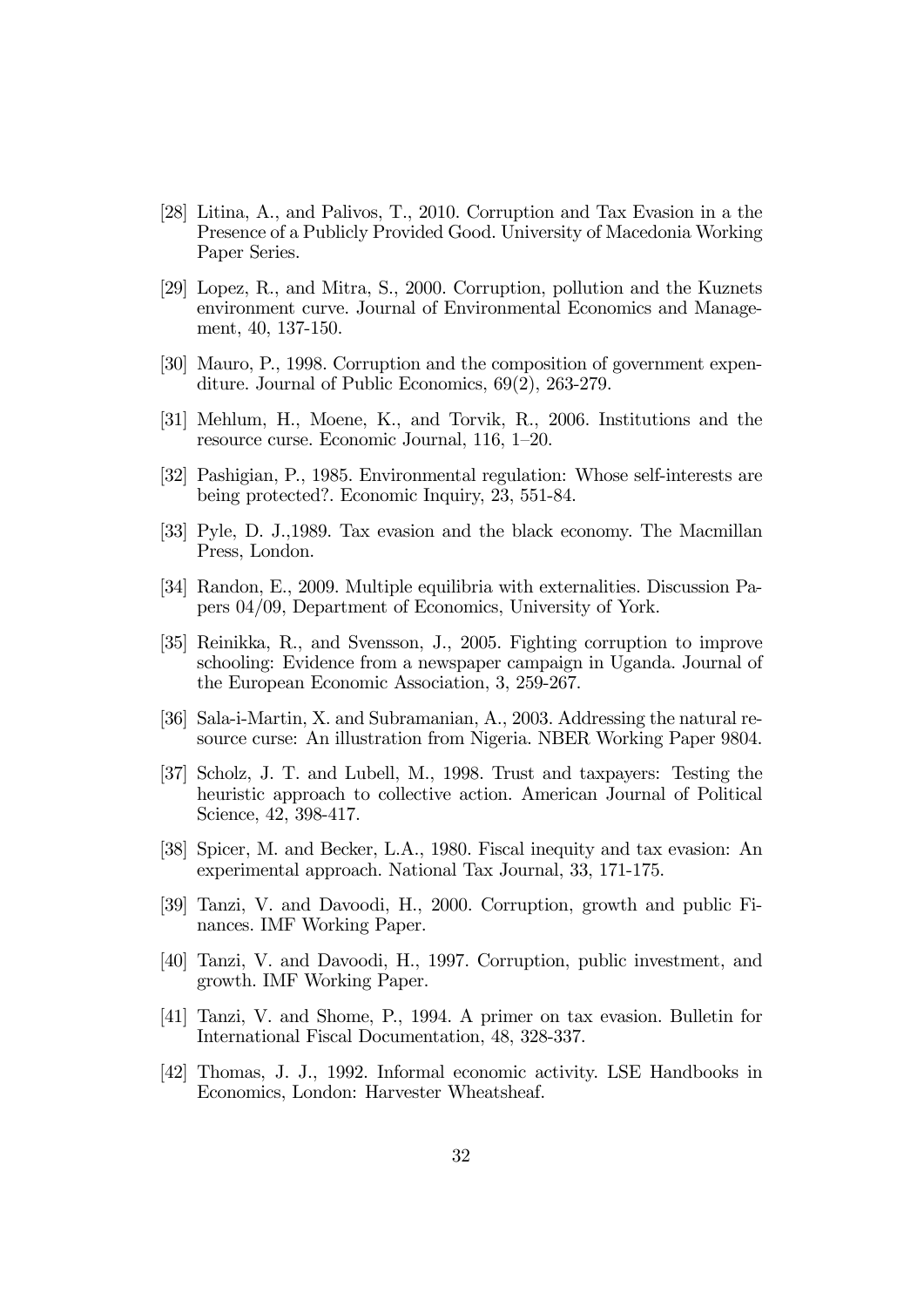- [43] Tornell, A., and Lane, P. R., 1999. The voracity effect. American Economic Review 89, 22—46.
- [44] Torvik, R., 2002. Natural resources, rent seeking and welfare. Journal of Development Economics, 67, 455—470.
- [45] Vives, X., 2005. Complementarities and games: New developments. Journal of Economic Literature, 43, 437-479.
- [46] Williams, R. ed., 2000. The Politics of Corruption vol. 1, Explaining Corruption, Cheltenham UK: Edward Elgar.
- [47] Williams, R. and Theobald, R., eds., 2000. The Politics of corruption vol. 2, Corruption in the Developing World, Cheltenham: Edward Elgar.
- [48] Williams, R., Moran, J. and Flanary, R., eds., 2000. The Politics of Corruption vol. 3, Corruption in the Developed World, Cheltenham: Edward Elgar.
- [49] Williams, R. and Doig, A., eds., 2000. The Politics of Corruption vol. 4, ControllingCorruption, Cheltenham: Edward Elgar.